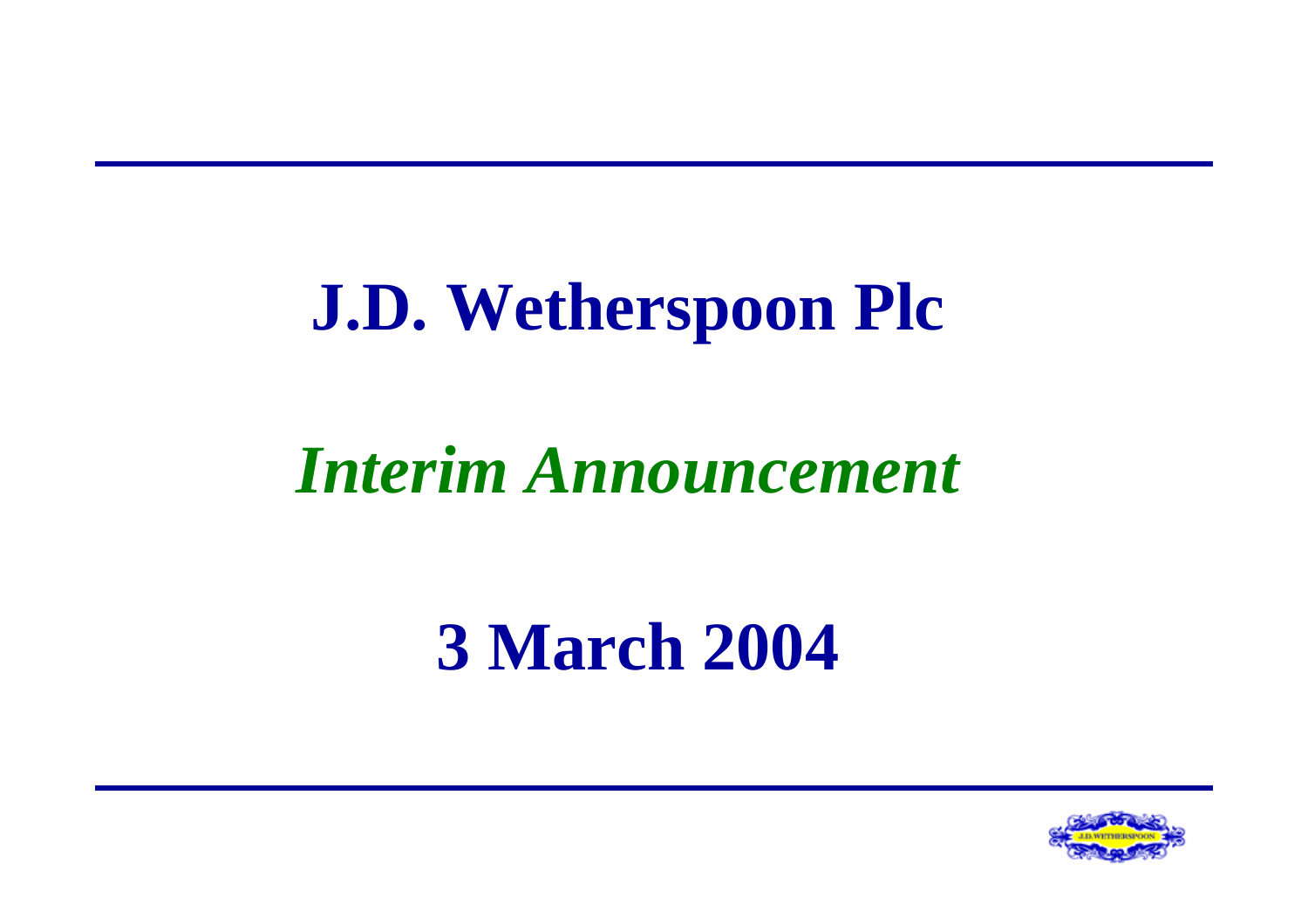#### **Highlights -Six Months to 25 January 2004**

- Turnover up 11% to £389.0m
- Operating profit up 10% to £38.6m
- Profit before tax up 9% to £27.8m
- Earnings per share up 15% to 9.0p
- Free cash flow per share up 15% to 21.7p
- Dividend per share increased by 10% to 1.33p

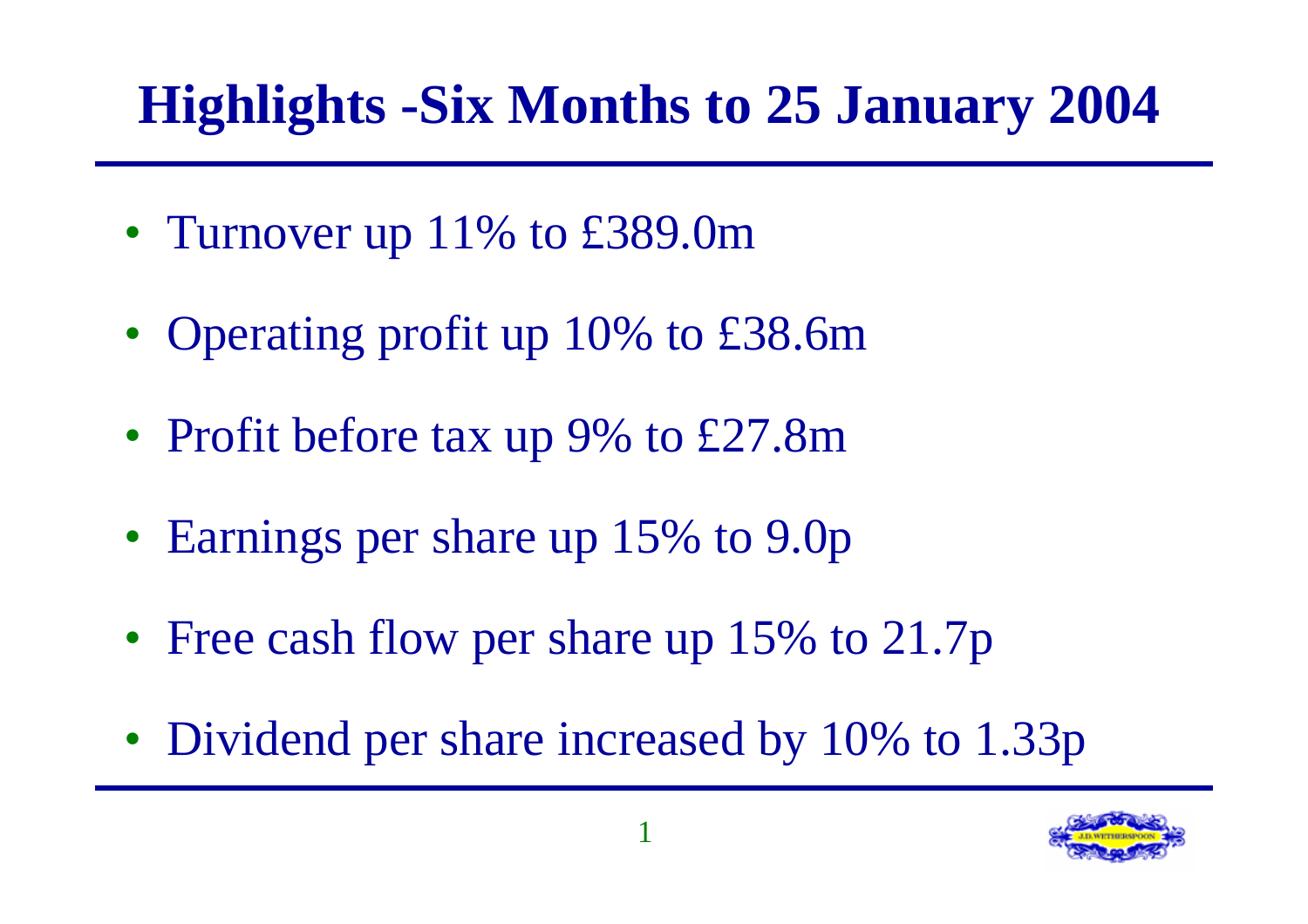#### **Average Sales Per Pub Week (including VAT)**



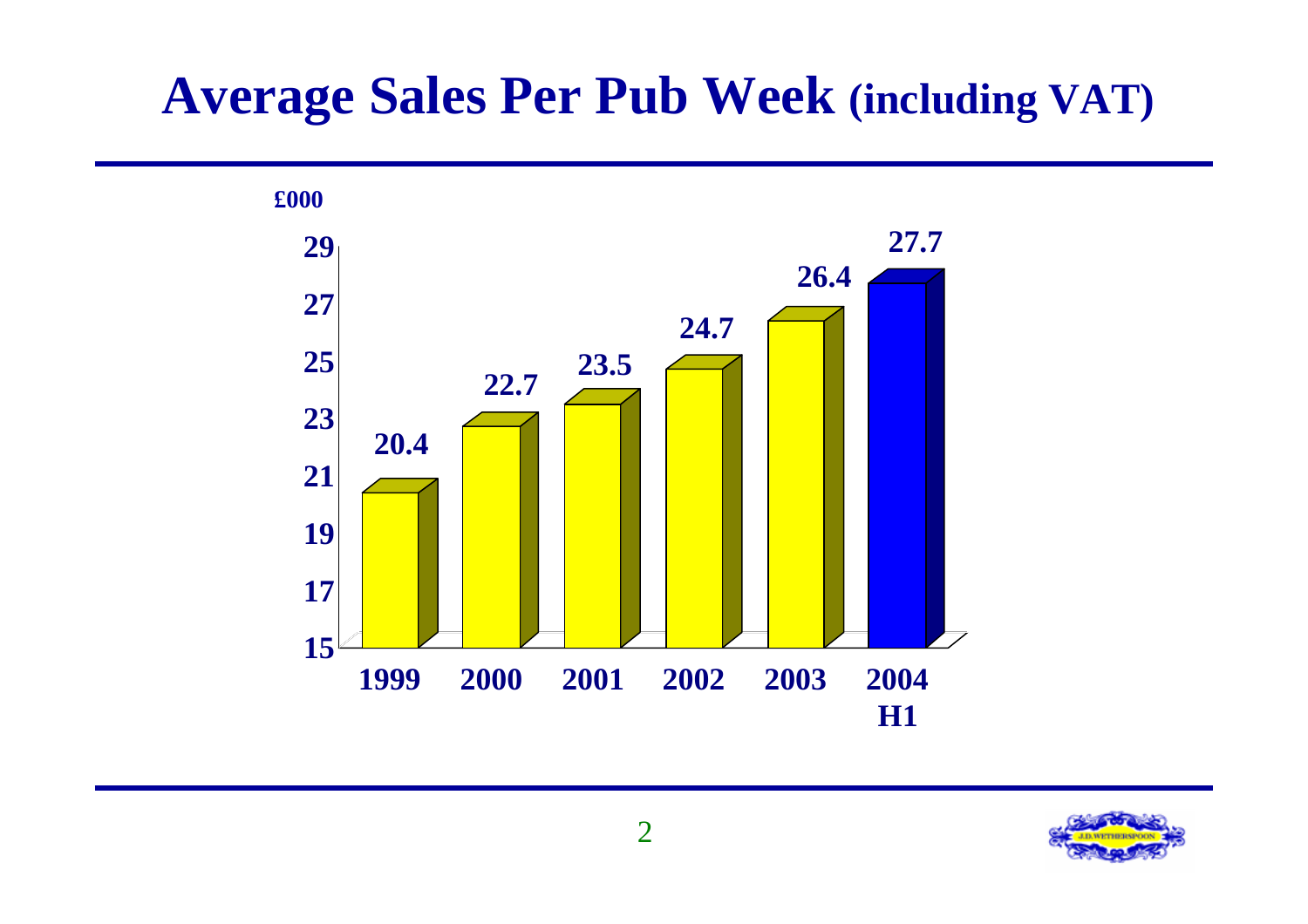#### **Like For Like Sales**

| $\frac{1}{2}$      | HOL<br>2004 | Year<br>2003 | Year<br>2002 | Year<br>2001 | Year<br>2000 | Year<br>1999 |
|--------------------|-------------|--------------|--------------|--------------|--------------|--------------|
| Bar                | 4.9         | 2.1          | 3.5          | 6.2          | 13.8         | 11.6         |
| Food               | 4.0         | 11.4         | 9.9          | 11.4         | 8.1          | (2.1)        |
| <b>Total Sales</b> | 4.8         | 4.1          | 5.0          | 7.5          | <b>12.4</b>  | 8.6          |
| <b>LFL Profits</b> | 4.5         | (0.9)        | 3.8          | 7.0          | <b>13.0</b>  | <b>10.1</b>  |

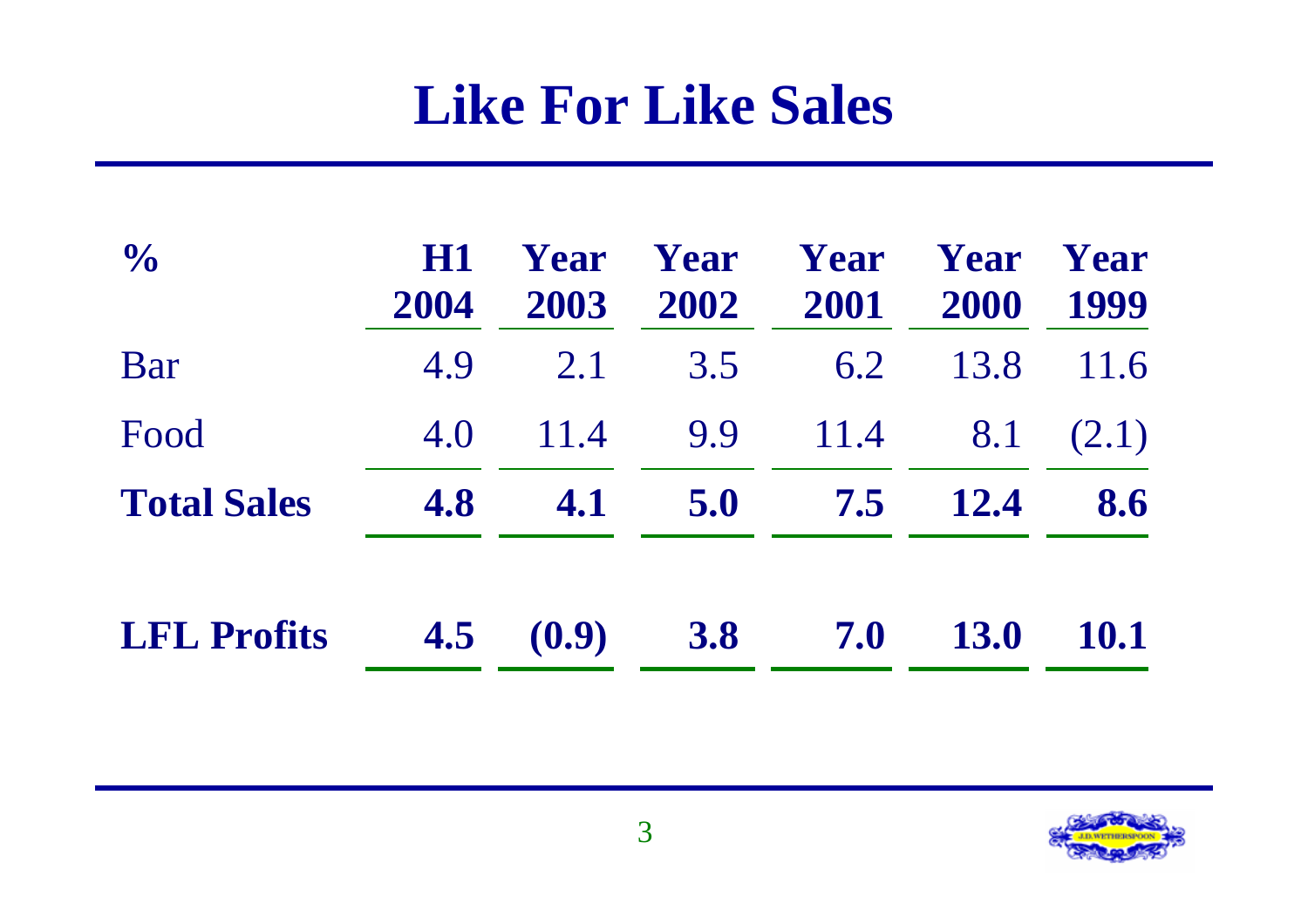# **Trading**

- Product range
- Airport expansion
- Breakfasts/early opening

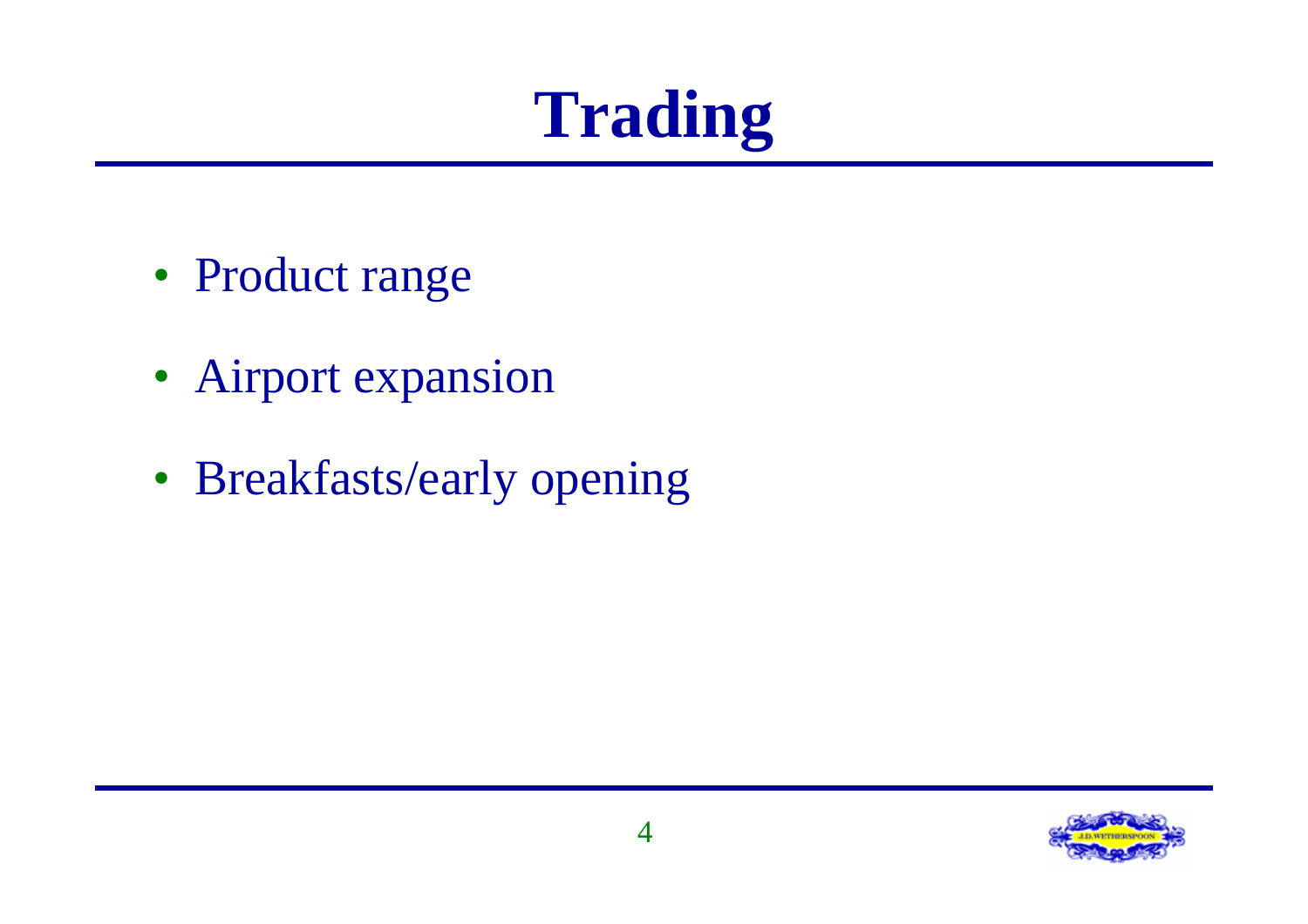# **People**

- Diploma in Licensed Retailing
	- Nottingham Trent University
	- 80 Candidates
	- All Pub Managers Eligible
- 50% Recruitment Now On-Line

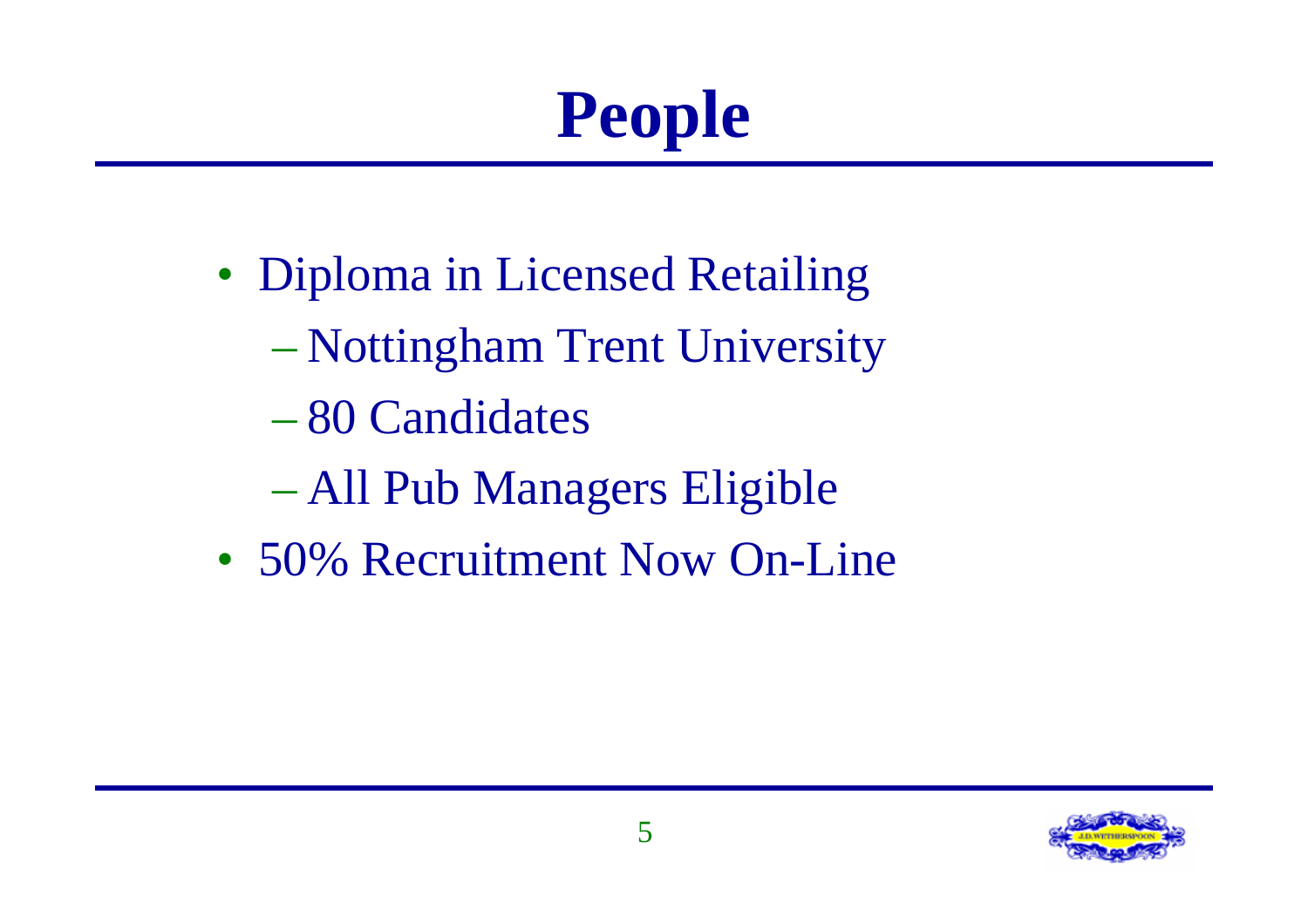## **Management Team**

- Operational board (16 people)
	- Aged between 31 and 43 (average 37)
	- Length of service between 3 and 13 years (average 8)
	- 75% with University degrees
- Additional 30 senior and 109 middle managers

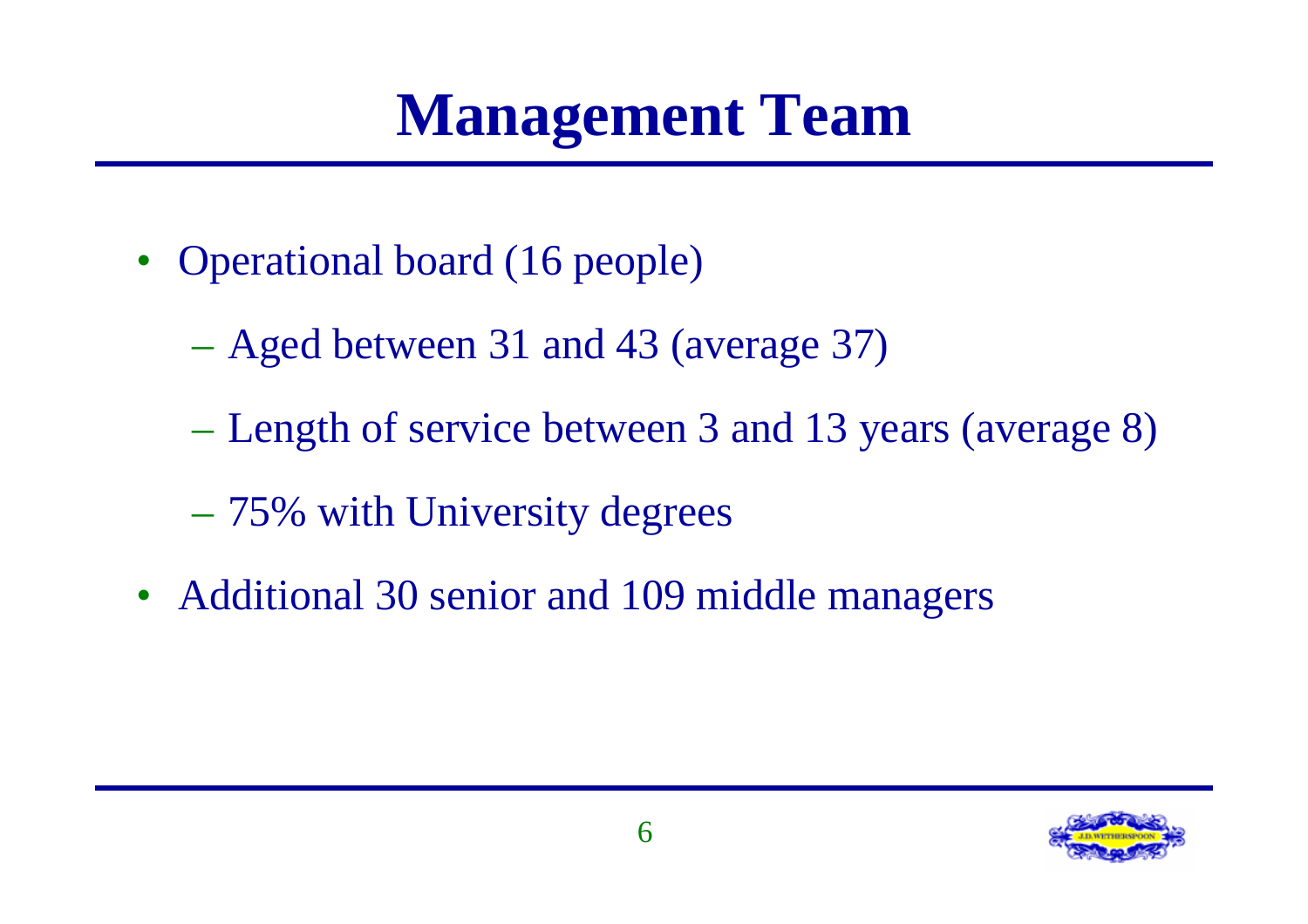## **Cost Base**

- Purchasing initiatives
	- AWP/SWP machine rent
	- Crockery/napkins/kitchen paper
	- Self fill cash dispensers
- Cost increases
	- Food ingredients
	- Utilities
- Distribution plans

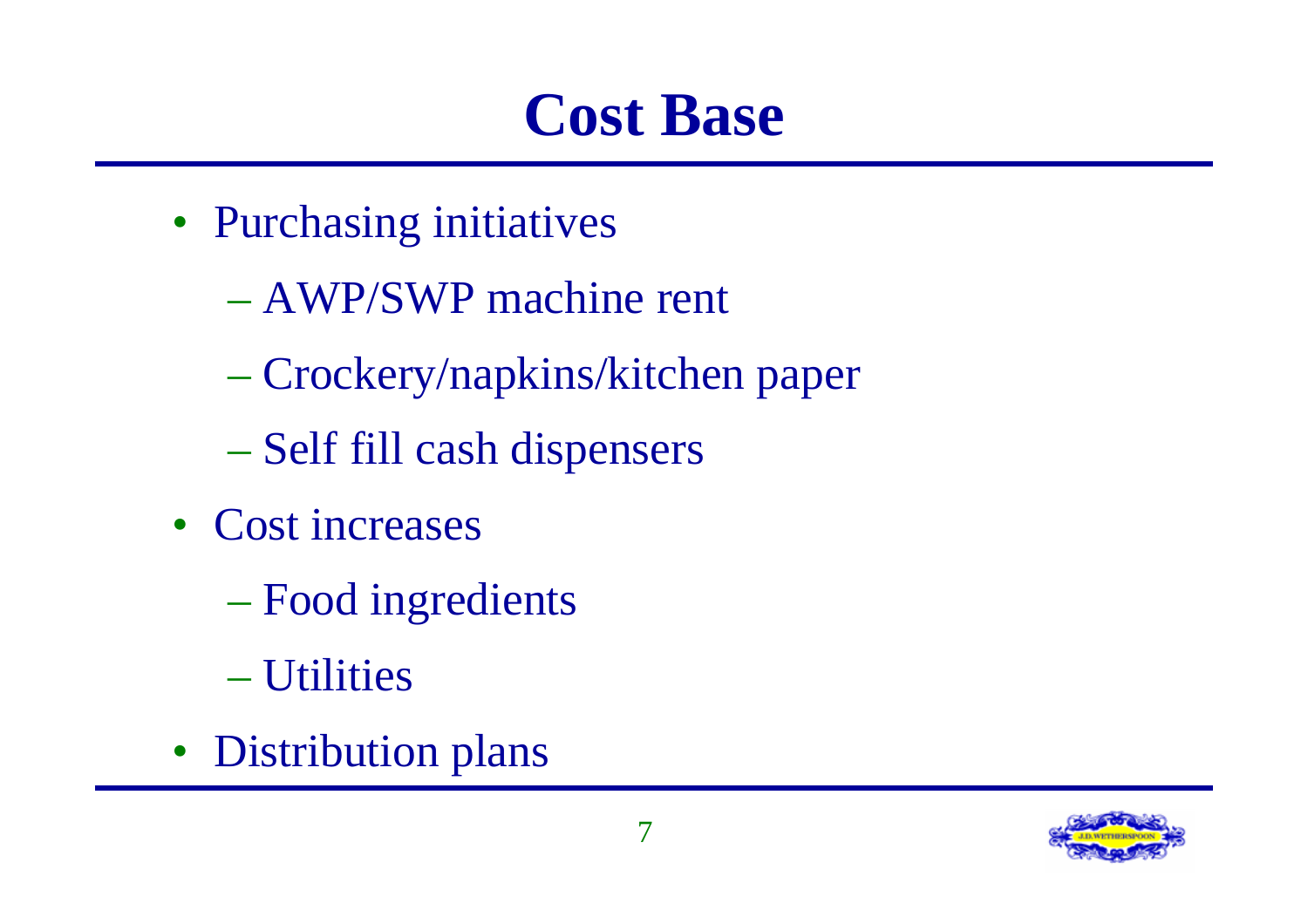#### **The Saracen's Head Inn, Daventry**



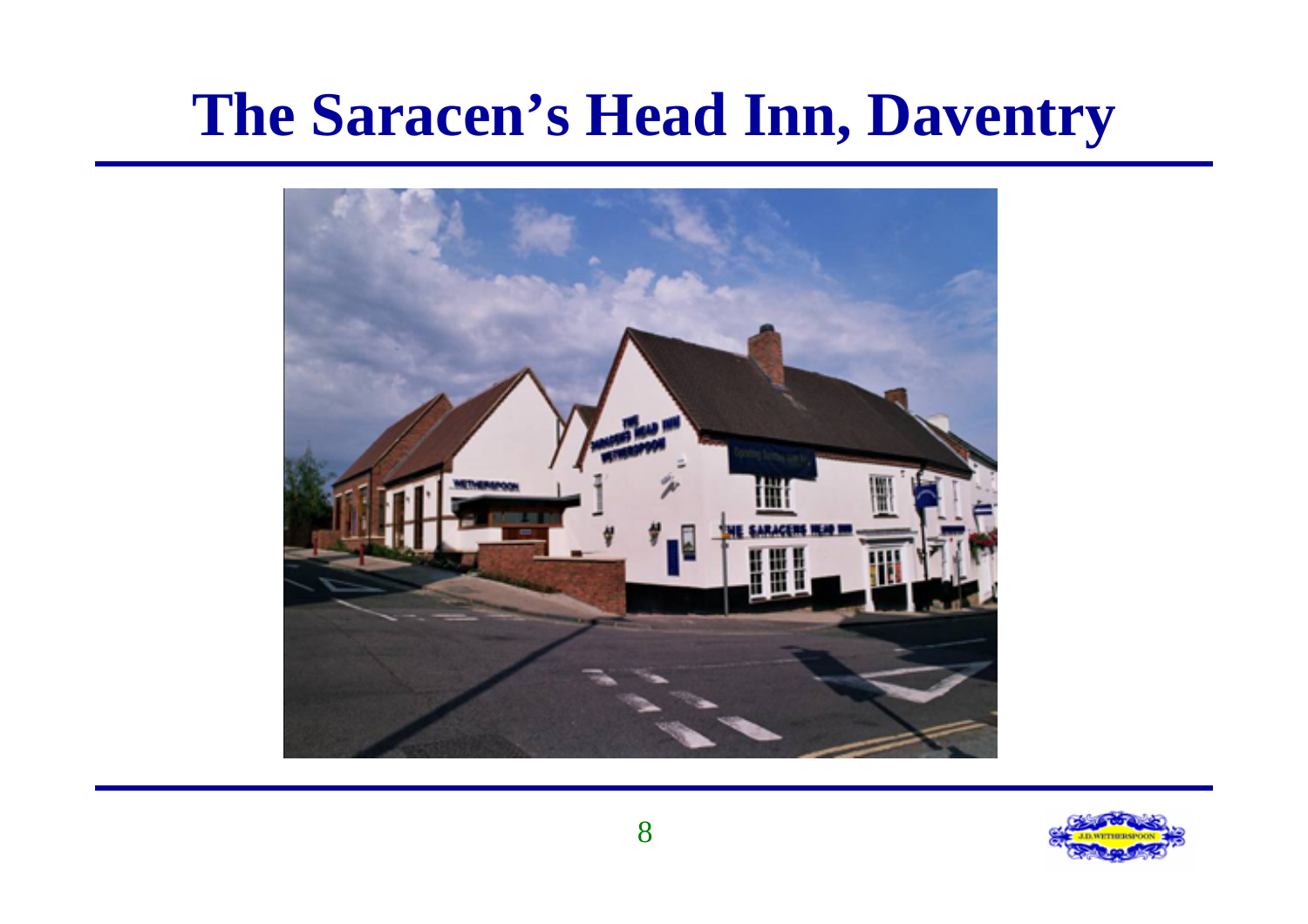## **The Saracen's Head Inn, Daventry**



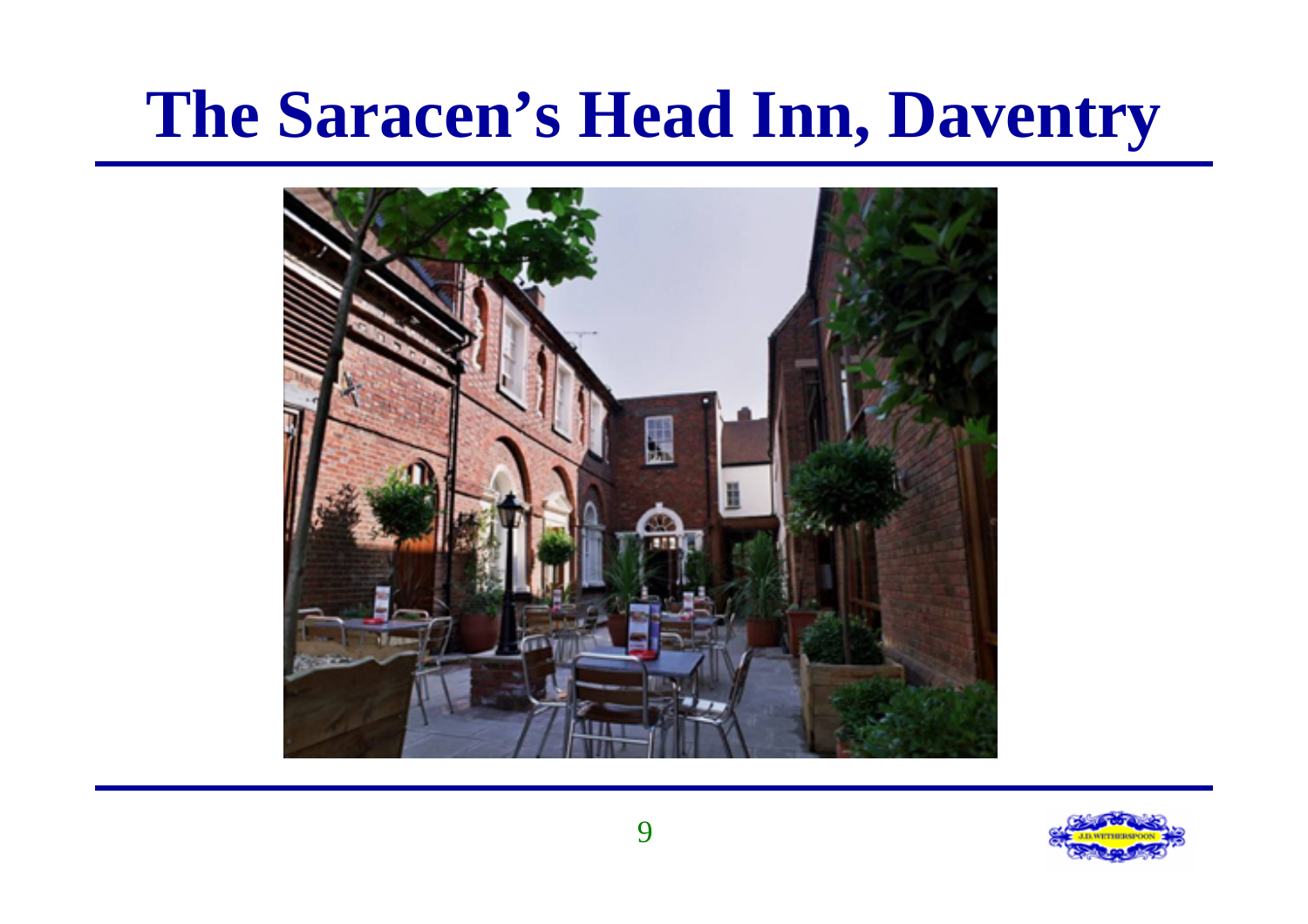## **The Saracen's Head Inn, Daventry**



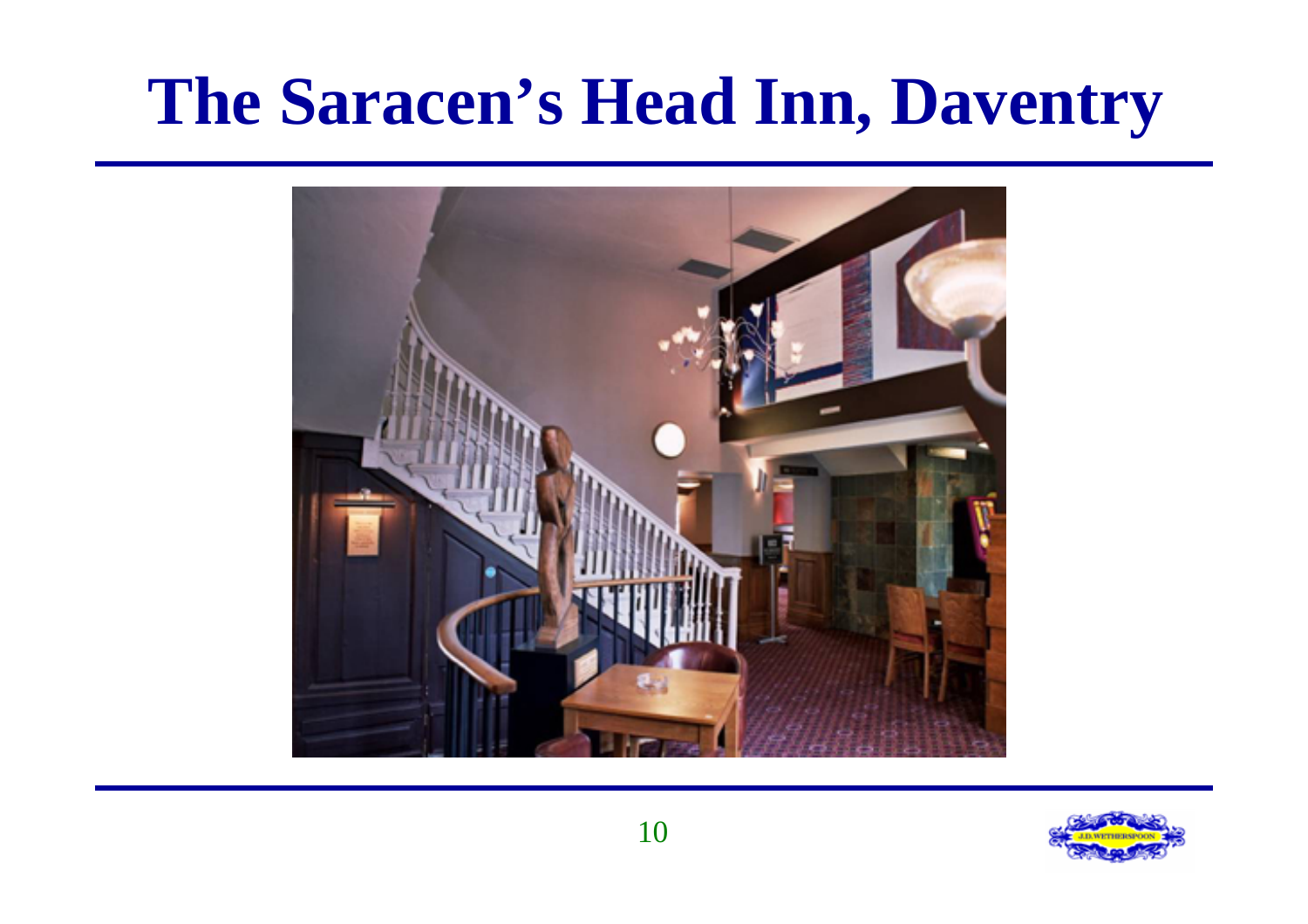## **Gatehouse, Chichester (Lloyds)**



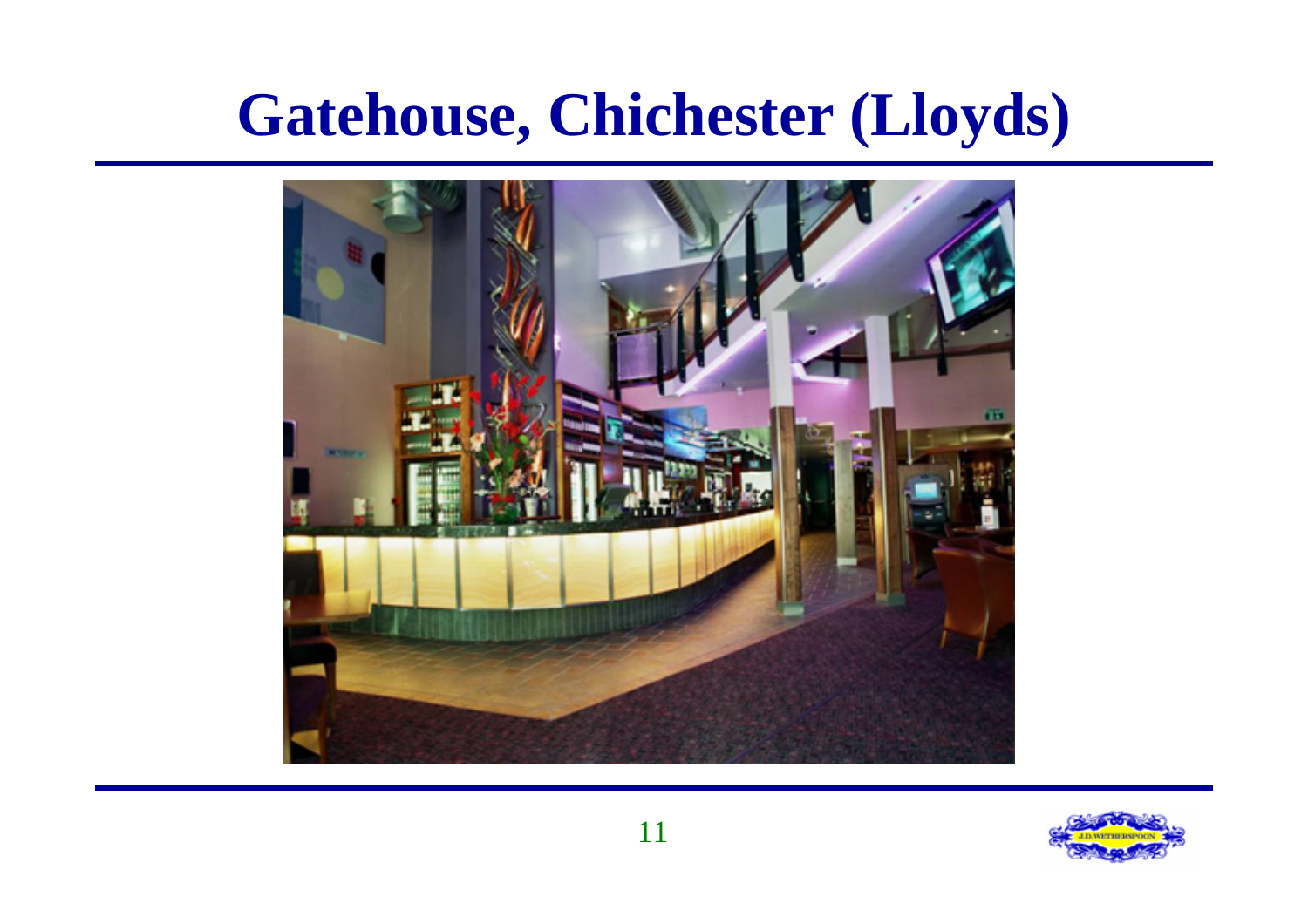## **Gatehouse, Chichester (Lloyds)**



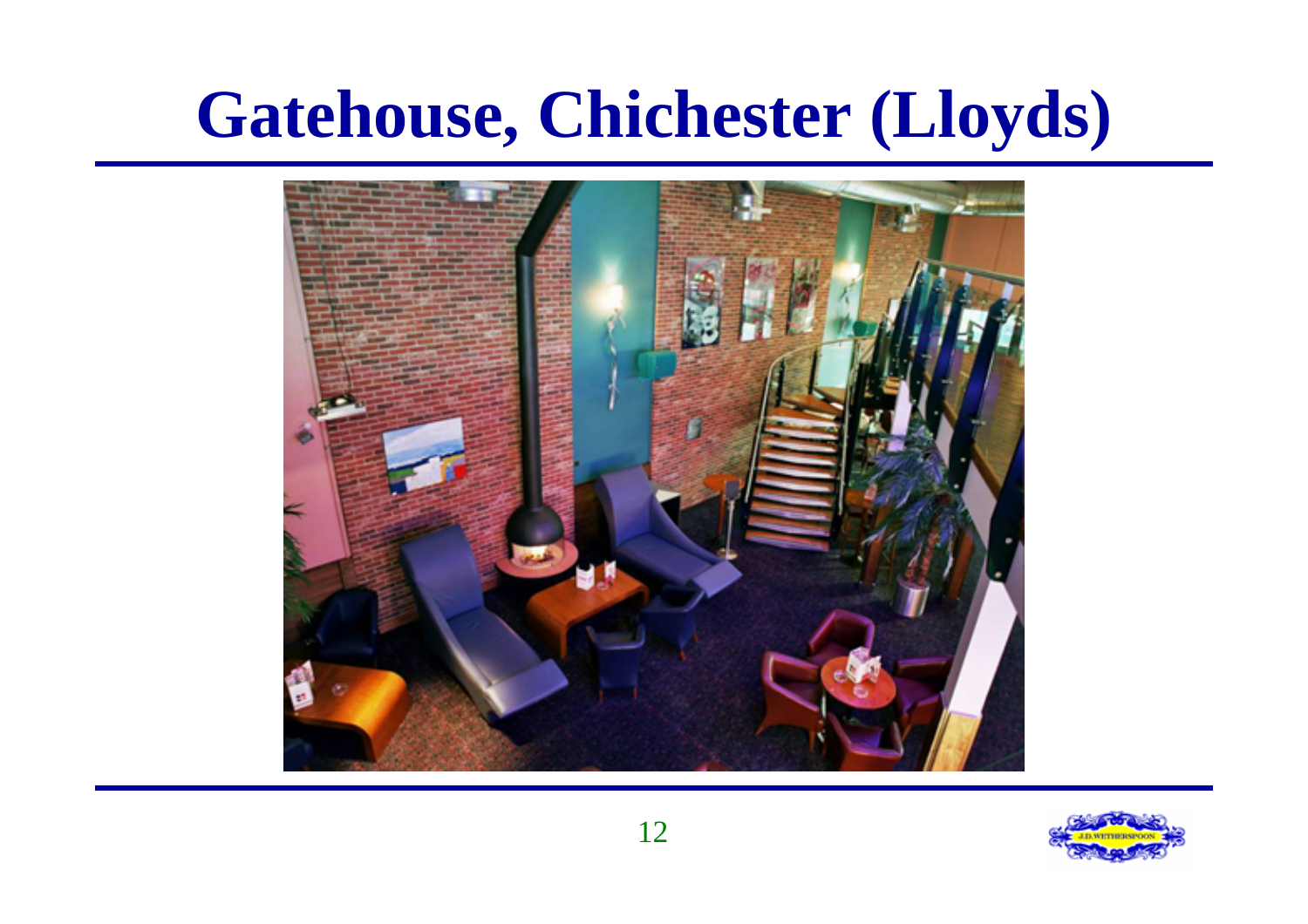## **Gatehouse, Chichester (Lloyds)**



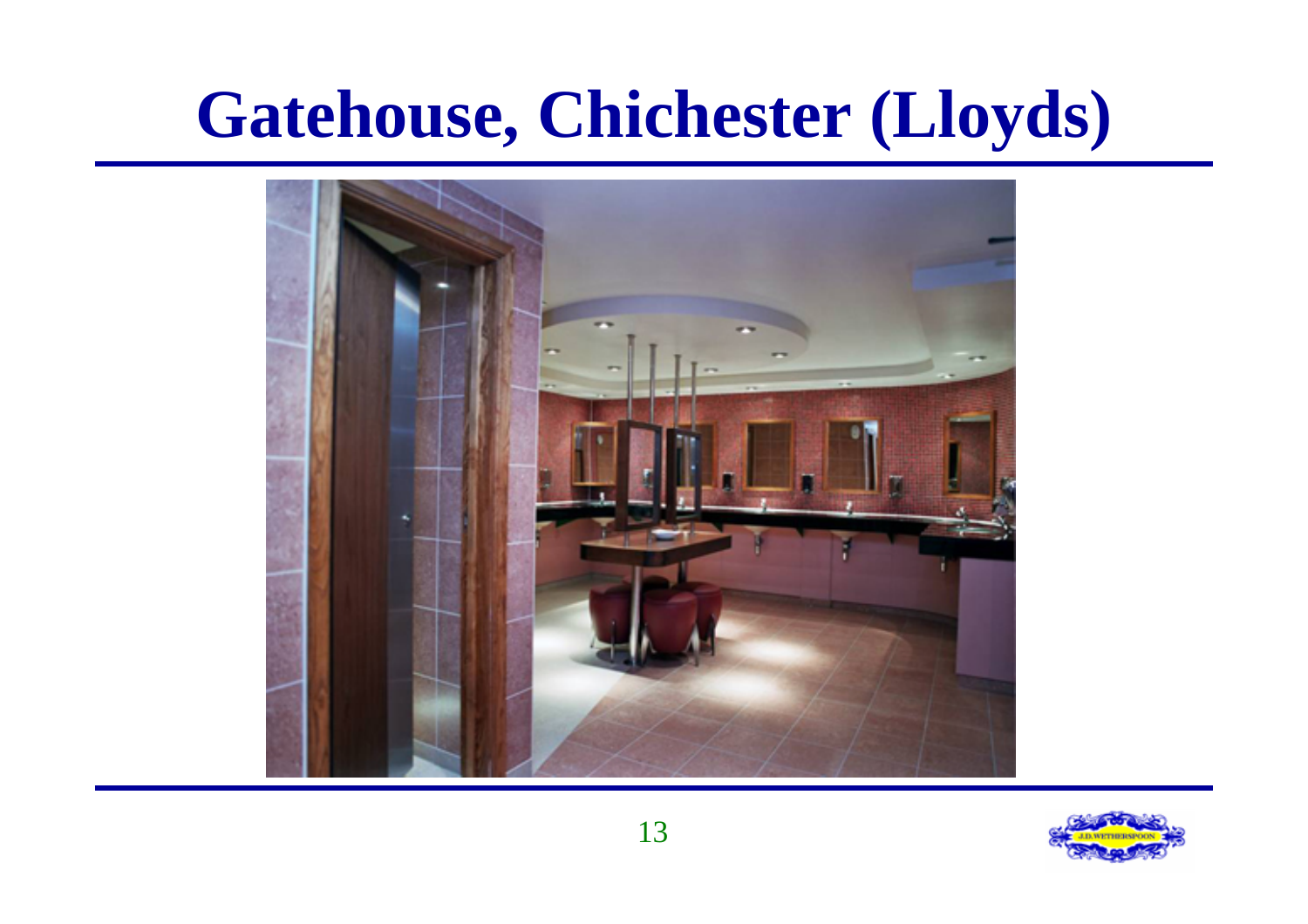## **New Pub Sales Performance**

- 2000/01 Pubs Sales £26.1k  $(+6.1\%)$
- 2001/02 Pubs Sales £29.6k  $(+8.8\%)$
- 2002/03 Pubs Sales £31.6k  $(+14.5\%)$
- 2003/04 Pubs Sales £32.5k

Sales per week including VAT

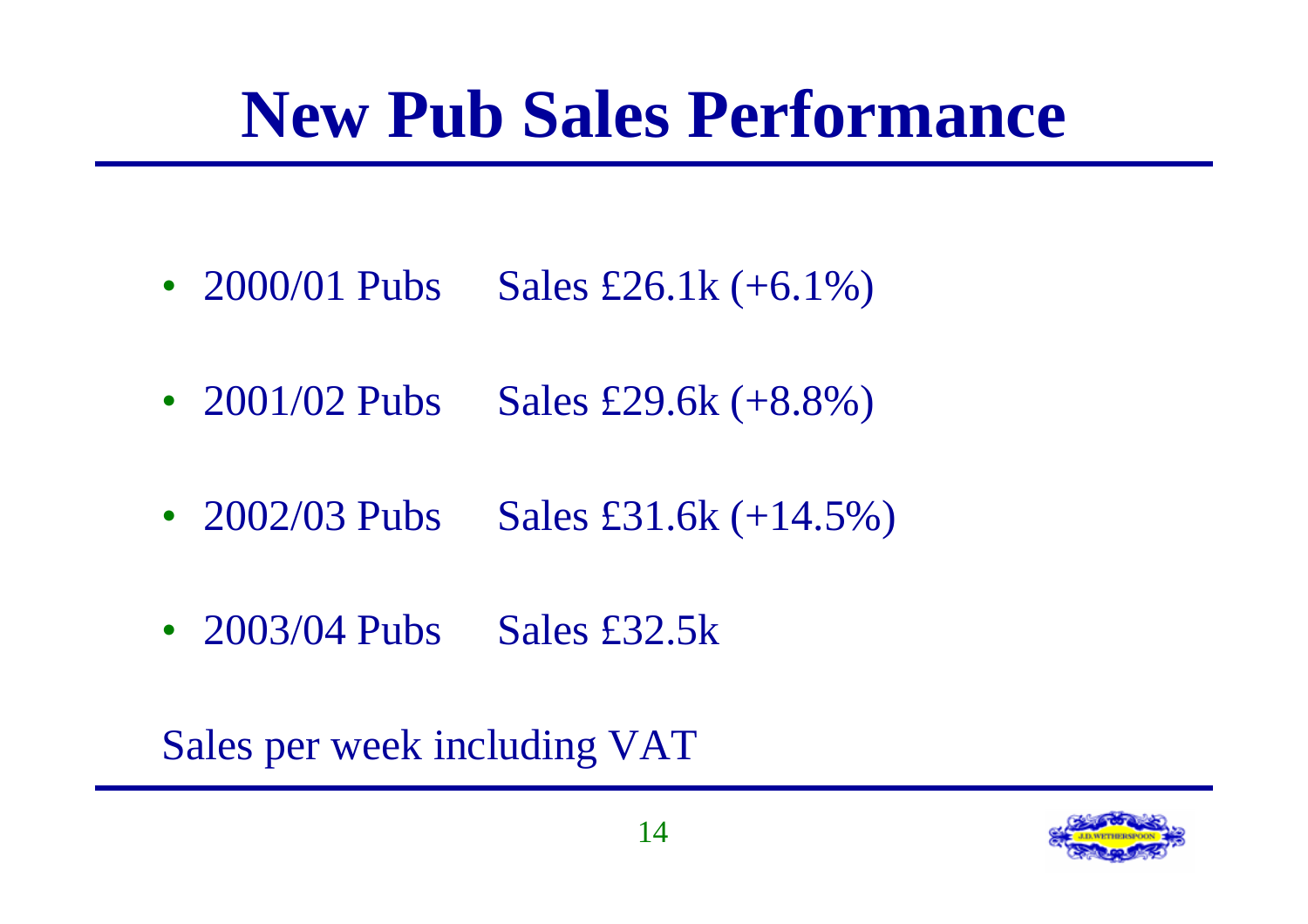## **Pub Operating Margins (%)**

|                      | HI<br>2004 | HI<br>2003 | Year<br>2003 |
|----------------------|------------|------------|--------------|
| <b>Gross margin</b>  | 62.9       | 62.4       | 62.7         |
| <b>Staff costs</b>   | (24.9)     | (24.5)     | (24.5)       |
| Other pub costs      | (16.8)     | (16.2)     | (16.3)       |
| Pub operating profit | 21.2       | 21.7       | 21.9         |

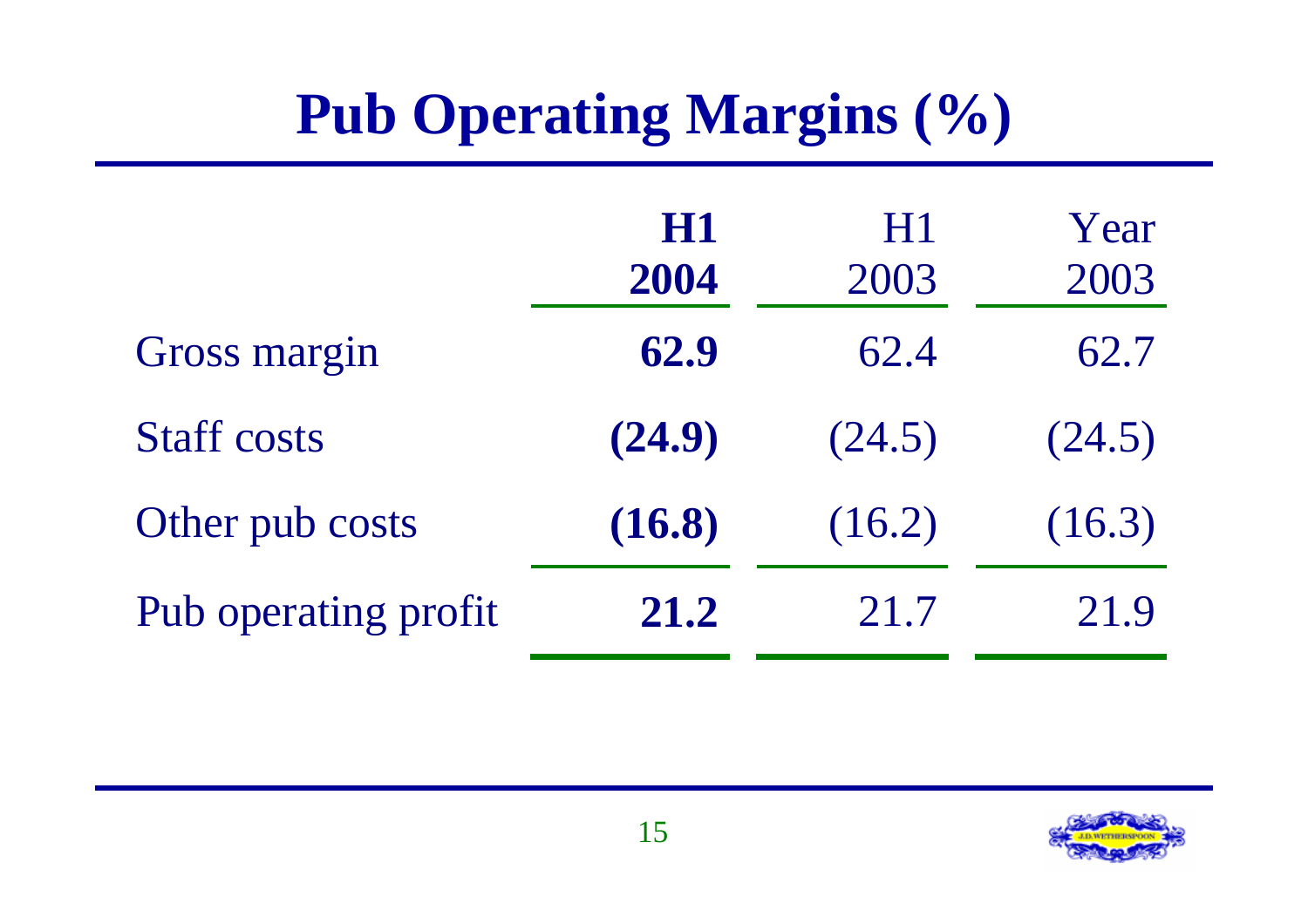### **Operating Margins - Summary**

|                             | H1<br>2004 |                        | H1<br>2003 |                        | Year<br>2003 |                        |
|-----------------------------|------------|------------------------|------------|------------------------|--------------|------------------------|
|                             | £000       | $%$ of<br><b>Sales</b> | £000       | $%$ of<br><b>Sales</b> | £000         | $%$ of<br><b>Sales</b> |
| <b>Turnover</b>             | 388,964    | ٠                      | 350,606    |                        | 730,913      |                        |
| <b>Pub Operating Profit</b> | 82,527     | 21.2                   | 75,954     | 21.7                   | 160,030      | 21.9                   |
| Sale & leaseback rentals    | (4,021)    | (1.1)                  | (3,861)    | (1.1)                  | (7,801)      | (1.0)                  |
| <b>Head Office Costs</b>    | (18, 058)  | (4.6)                  | (15,772)   | (4.5)                  | (34, 037)    | (4.7)                  |
| Depreciation                | (21, 887)  | (5.6)                  | (21,308)   | (6.1)                  | (43,209)     | (5.9)                  |
| <b>Operating Profit</b>     | 38,561     | 9.9                    | 35,013     | 10.0                   | 74,983       | 10.3                   |

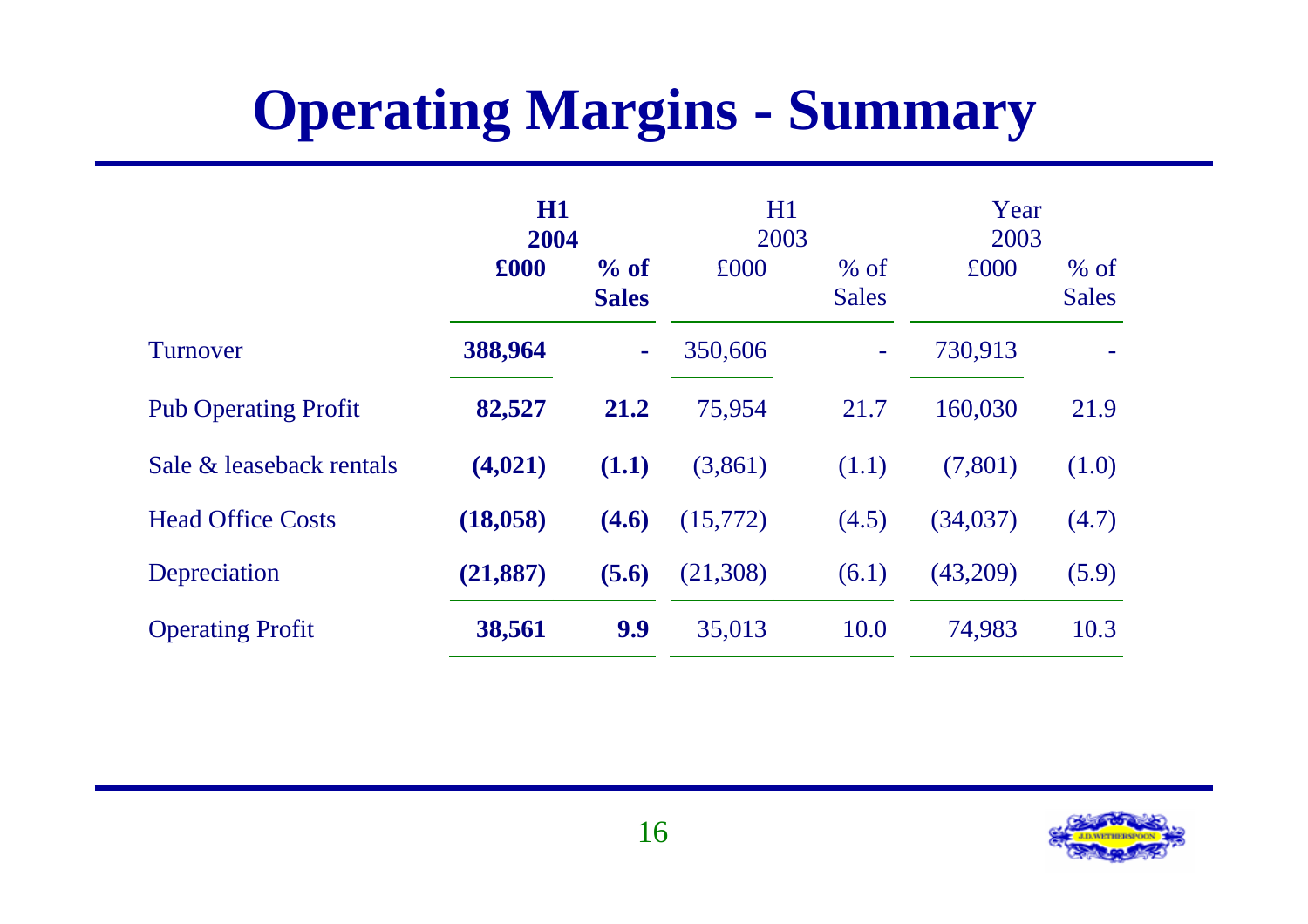#### **Cash Flow**

|                                                     | H1 2004<br>$\pmb{\pounds}000$ | H1 2003<br>£000   |         |
|-----------------------------------------------------|-------------------------------|-------------------|---------|
| <b>Cash from operations</b>                         | 69,289                        | 62,395            | $+11\%$ |
| Interest and tax                                    | (17, 168)                     | (12, 537)         |         |
| Investments in existing pubs                        | (8, 148)                      | (9,220)           |         |
| Free cash flow available for<br>new pub development | 43,973                        | 40,638            | $+8%$   |
| <b>Dividends</b>                                    | (4,700)                       | (4,334)           |         |
| Investment in own shares                            |                               | (153)             |         |
| Disposal proceeds                                   | 6,796                         |                   |         |
| Total investments in new pubs                       | (25,572)                      | (48,540)          |         |
| Cash flow before share capital changes              | 20,497                        | (12, 389)         |         |
| <b>Share buybacks</b>                               | (25,744)                      |                   |         |
| Issue of new shares                                 | 349                           | 215               |         |
| Net cash outflow                                    | (4,898)                       | (12, 174)         |         |
| Free cash flow per share                            | 21.7p                         | 18.9 <sub>p</sub> | $+15%$  |
|                                                     |                               |                   |         |

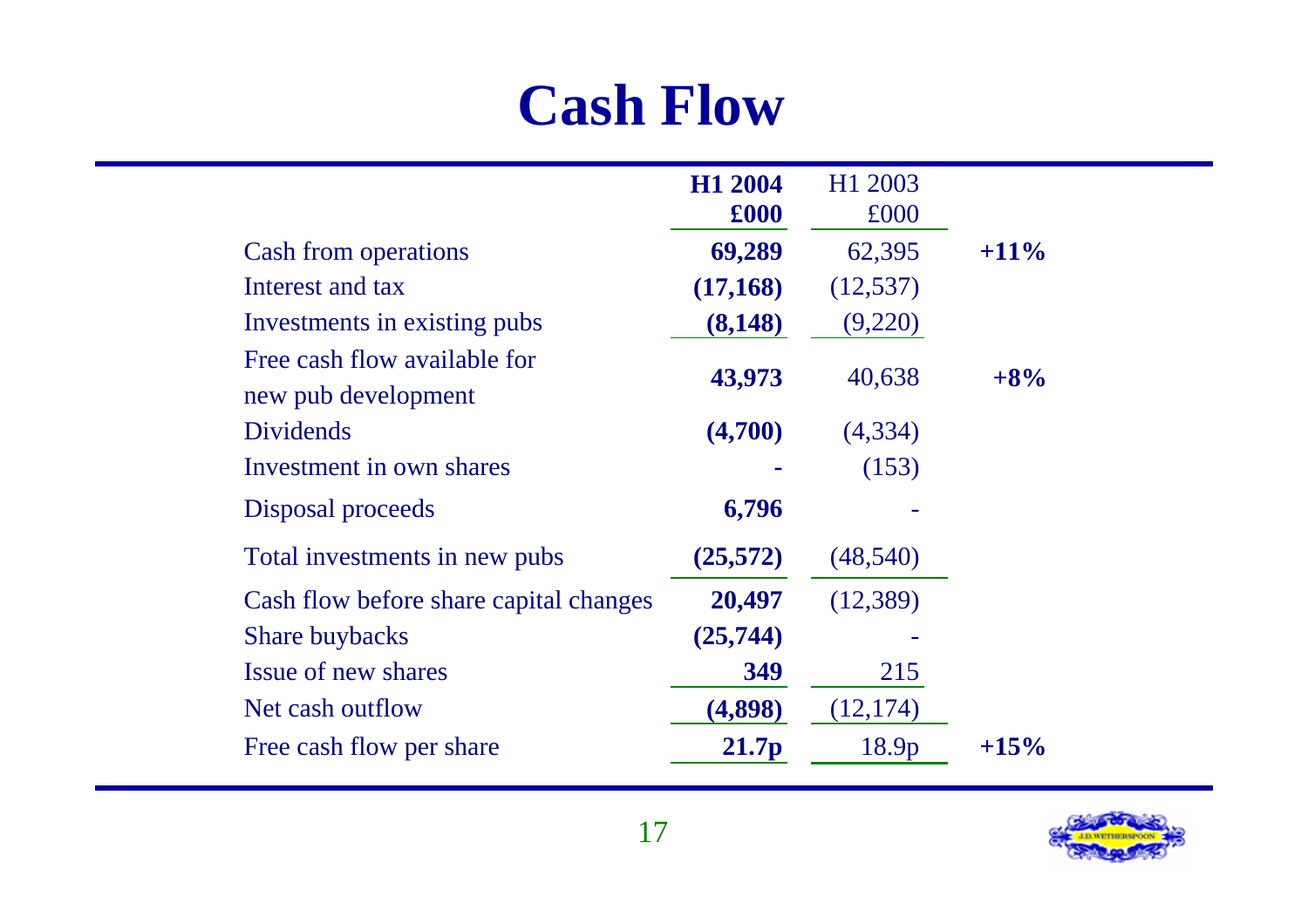## **Pub Investment Levels**

|                                 | HI<br>2004 | 2003 | 2002 2001 |     | 2000 | 1999 |
|---------------------------------|------------|------|-----------|-----|------|------|
| <b>Capital</b><br>re-investment | 2.1        | 2.2  | 3.1       | 3.3 | 3.9  | 3.3  |
| <b>Repairs</b>                  | 2.9        | 2.7  | 2.5       | 1.8 | 1.3  | 1.4  |
| Total (% of sales)              | 5.0        | 4.9  | 5.6       | 5.1 | 5.2  | 4.7  |
| <b>Total (£k per pub)</b> 61    |            | 58   | 62        | 53  | 52   | 42   |
| H1 annualised                   |            |      |           |     |      |      |

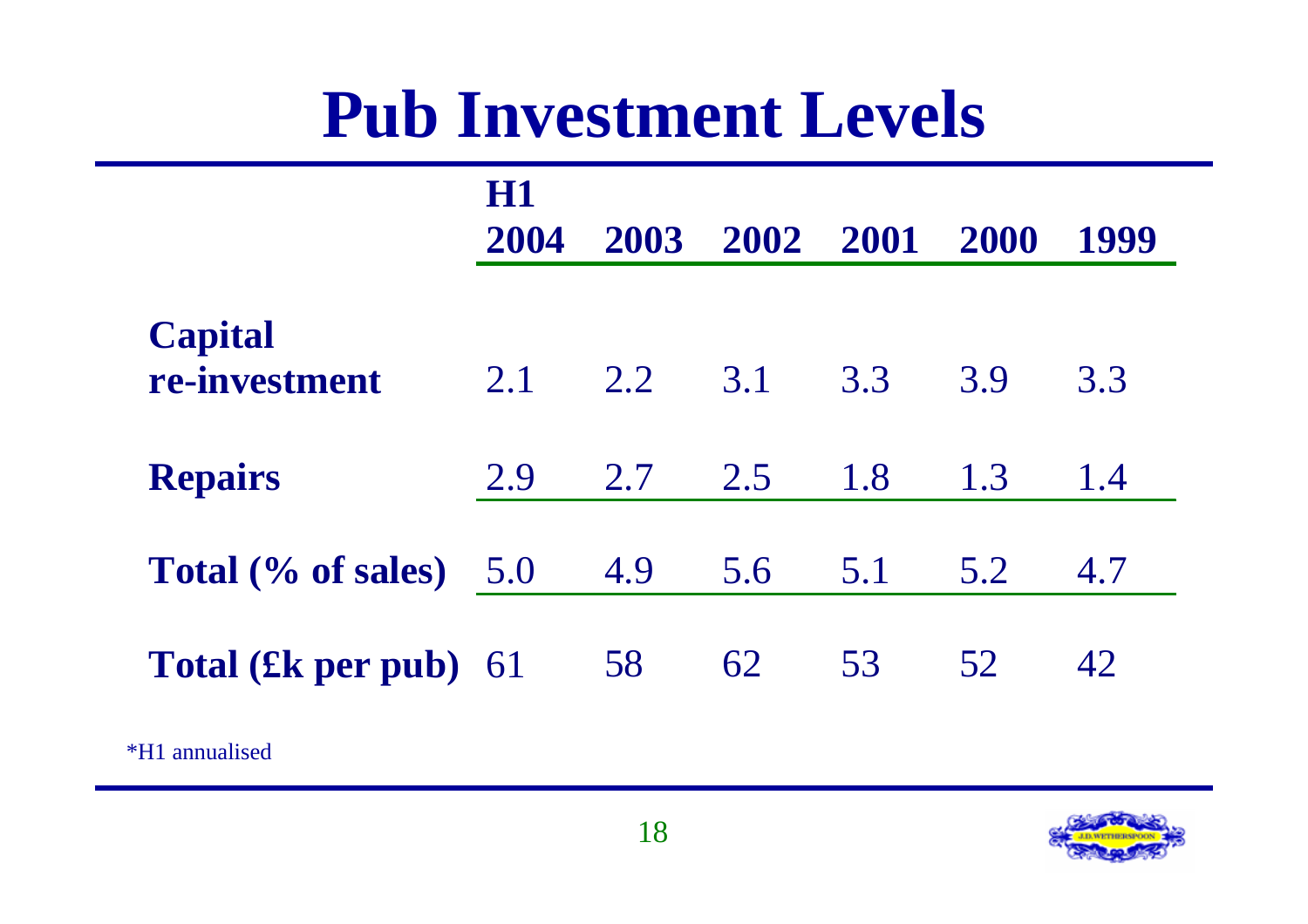#### **Financial - Funding**

|                                        | H1<br>2004 | H1<br>2003 | Year<br>2003 |
|----------------------------------------|------------|------------|--------------|
| Gearing $(\% )$ – post FRS19           | <b>103</b> | 97         | 97           |
| $-$ pre FRS19                          | 85         | 82         | 81           |
| Interest cover (times)                 | 3.6        | 3.7        | 4.0          |
| Fixed charge cover (times) - statutory | <b>1.8</b> | 1.9        | 1.9          |
| - excluding<br>depreciation            | 2.5        | 2.6        | 2.7          |

Revised £250m banking facility (total facilities £418m)

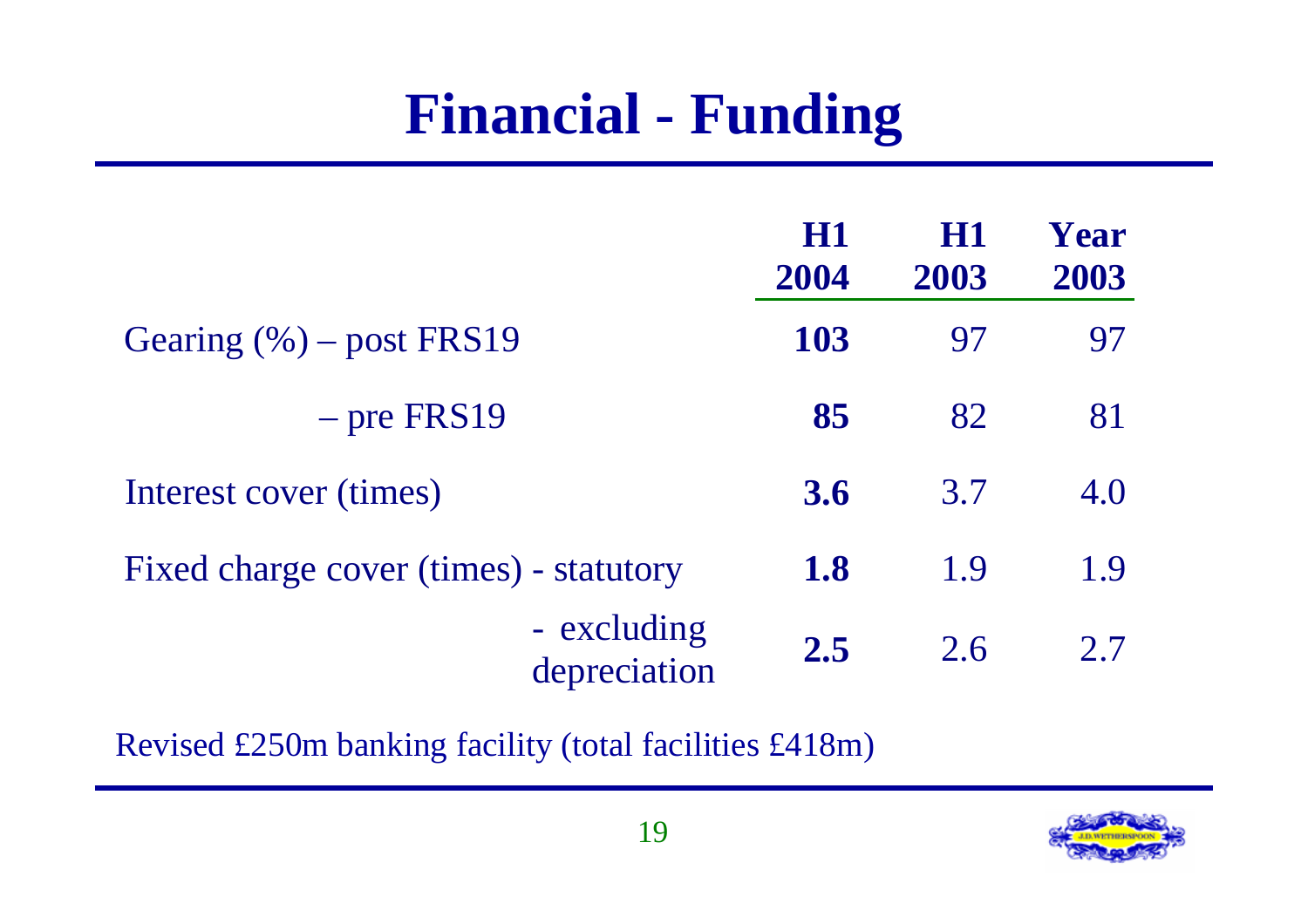#### **Underlying Economic Profits**

|                                         | H1             | H1      |         |
|-----------------------------------------|----------------|---------|---------|
|                                         | 2004           | 2003    |         |
|                                         | $\pounds$ '000 | £'000   |         |
| <b>PBT</b>                              | 27,822         | 25,611  |         |
| <b>Add:</b> Depreciation                | 21,887         | 21,308  |         |
| Less: Capital invested in existing pubs | (8, 148)       | (9,220) |         |
| Economic profit                         | 41,561         | 37,699  | $+10\%$ |
| Cash tax                                | (6,858)        | (5,230) |         |
| Economic profit after tax on cash basis | 34,703         | 32,469  | $+7%$   |

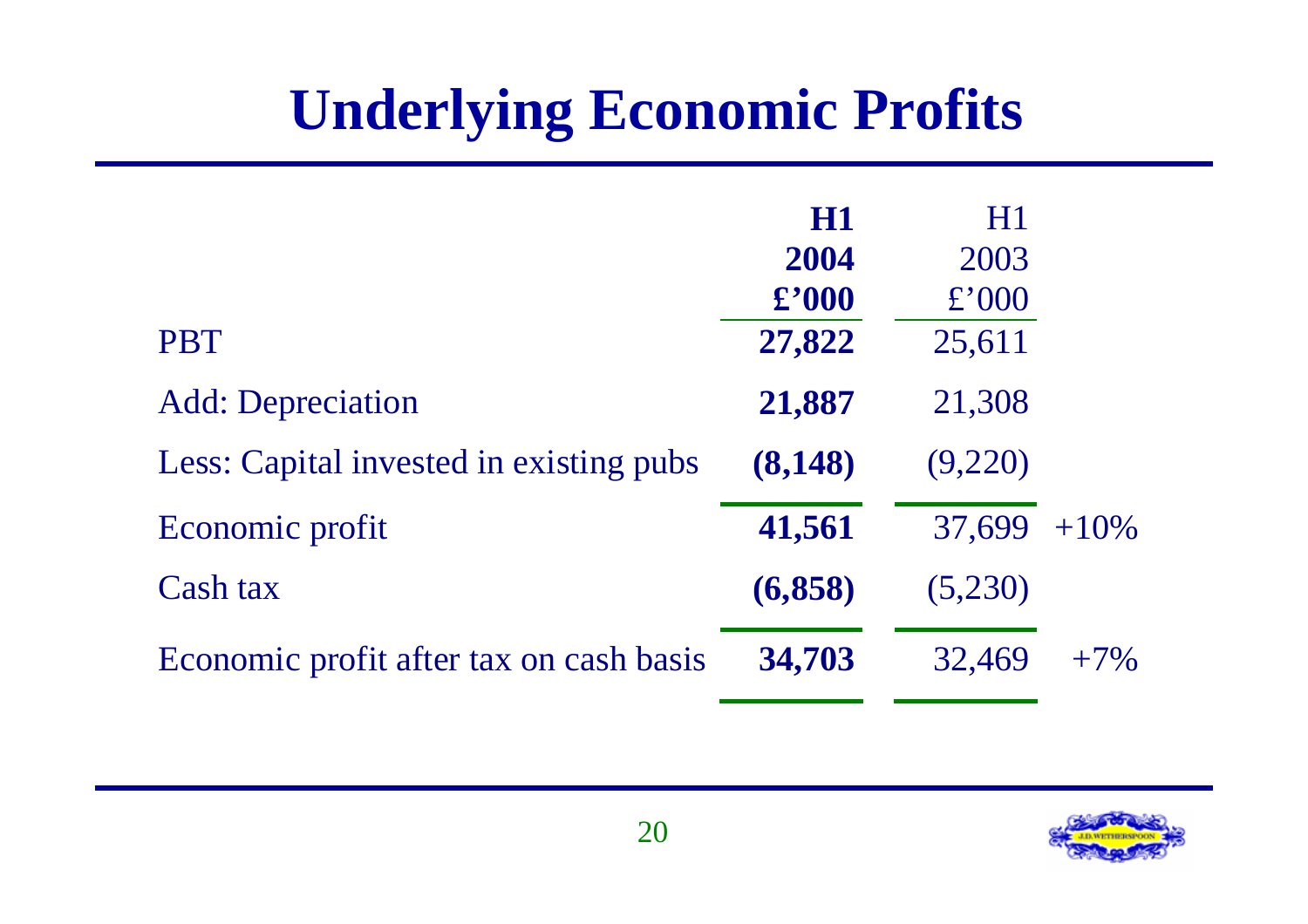#### **ROC/CROCCE/ROE**

|                                | HI<br>2004 | H1<br>2003 |
|--------------------------------|------------|------------|
| • P&L return on capital        | $9.2\%$    | 8.3%       |
| $\bullet$ Crocce               | $12.7\%$   | 12.4%      |
| $\bullet$ P&L return on equity | $11.5\%$   | 10.5%      |
| • Cash return on equity        | $16.0\%$   | 16.2%      |

Detailed calculations included in appendix D

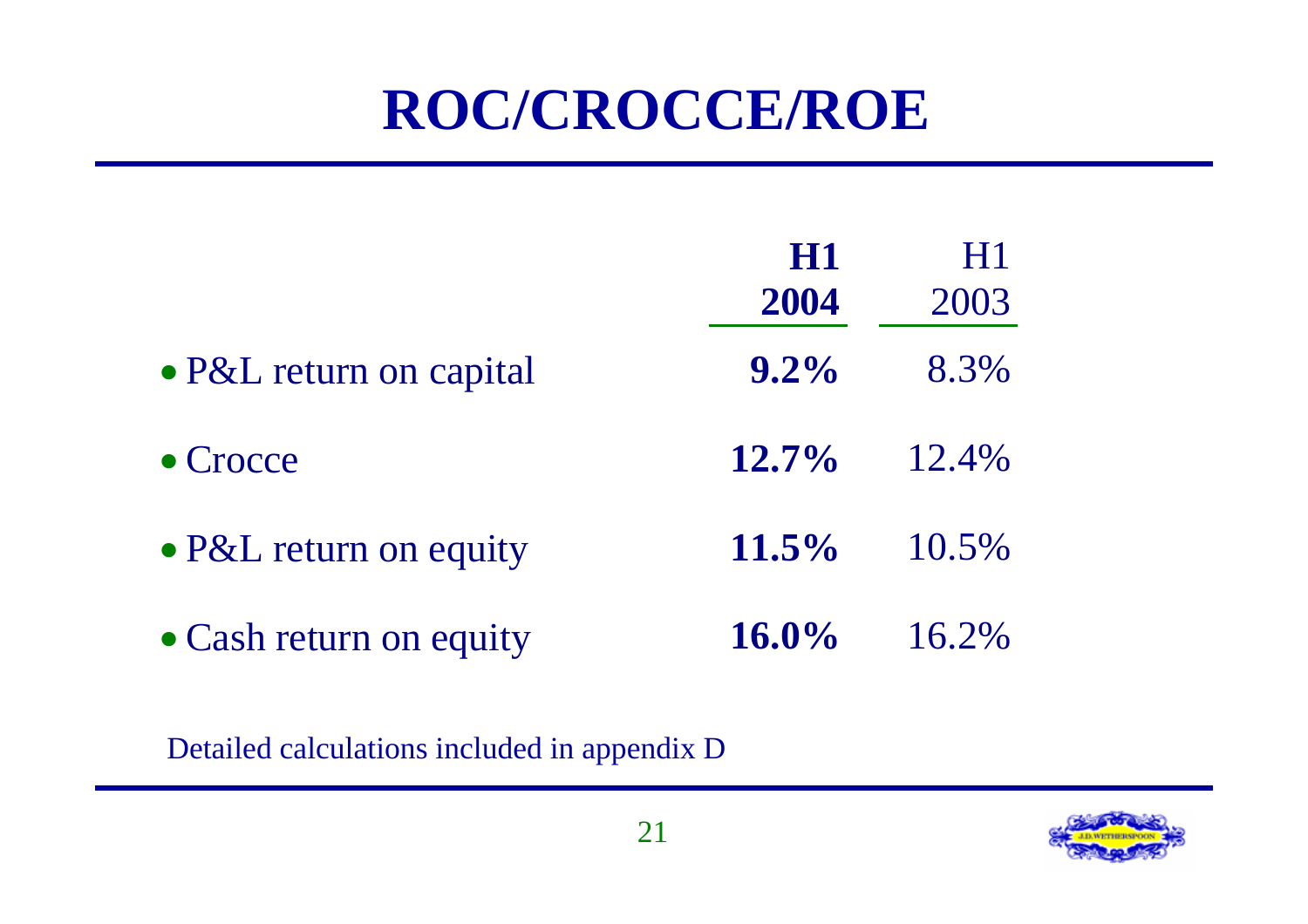#### **Financial Issues**

- Exceptional loss
- Share buybacks
- Share option replacement

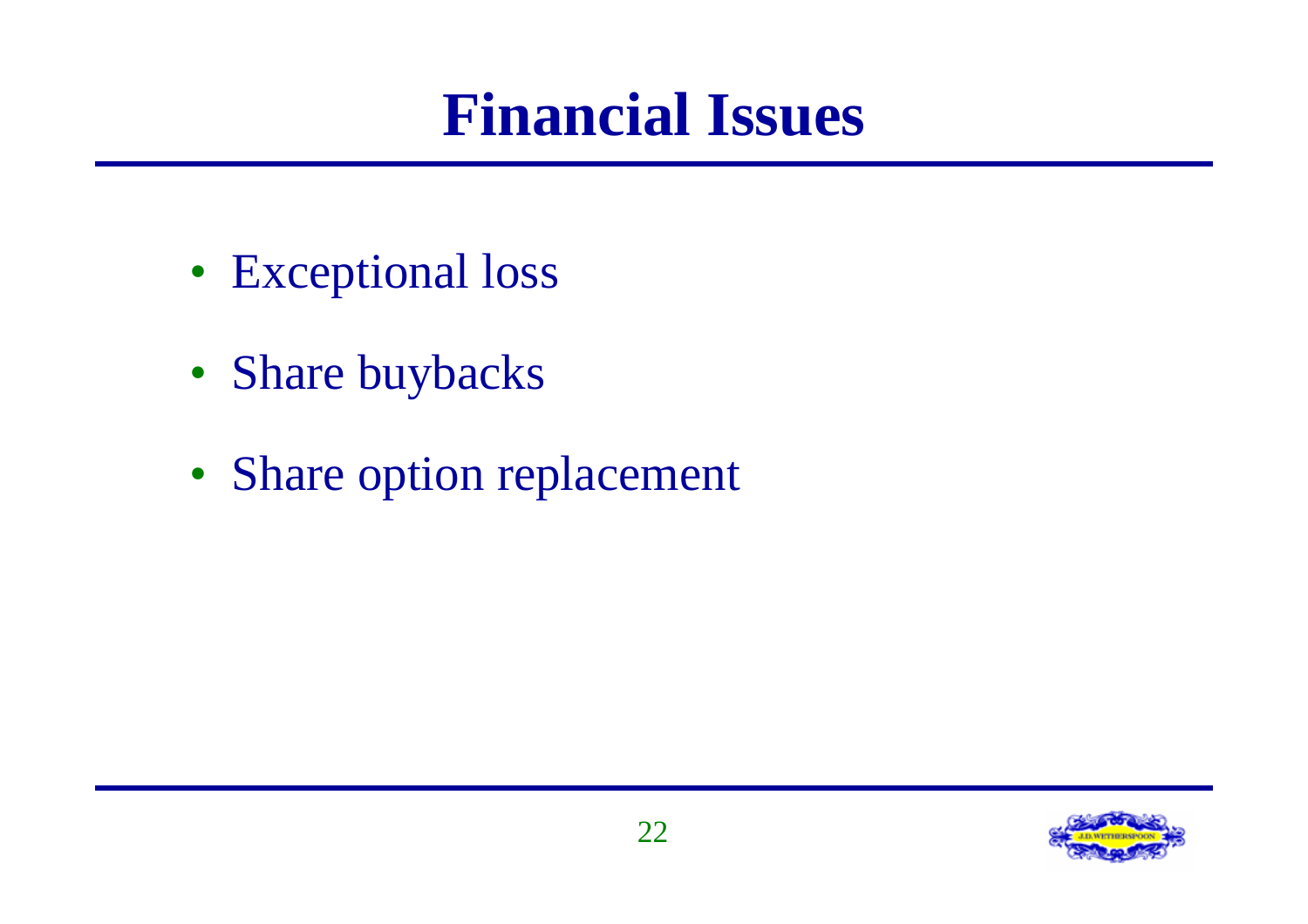## **Pipeline**

| • H1 openings                 |    |
|-------------------------------|----|
| • February 2004               | 3  |
| • Full year target            | 30 |
| • On site                     | 12 |
| • With planning and licensing | 26 |
| • Terms agreed                |    |
| • In discussions              |    |

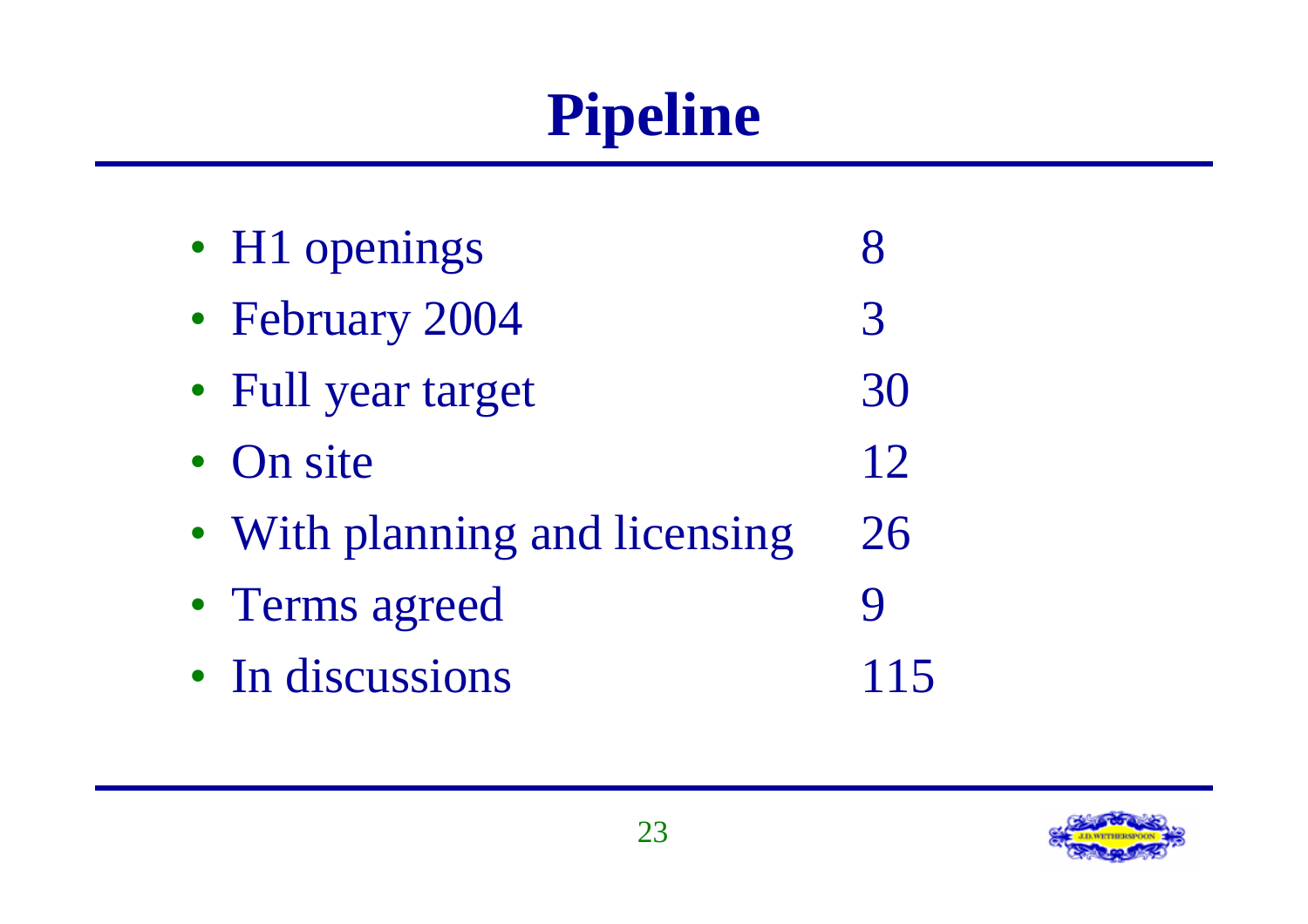## **Prospects**

- February trading (3.9% LFL Sales)
- Licensing reform/smoking debate/gaming reform
- Continuing cost pressures
- Strong cash generation
- Continued growth prospects

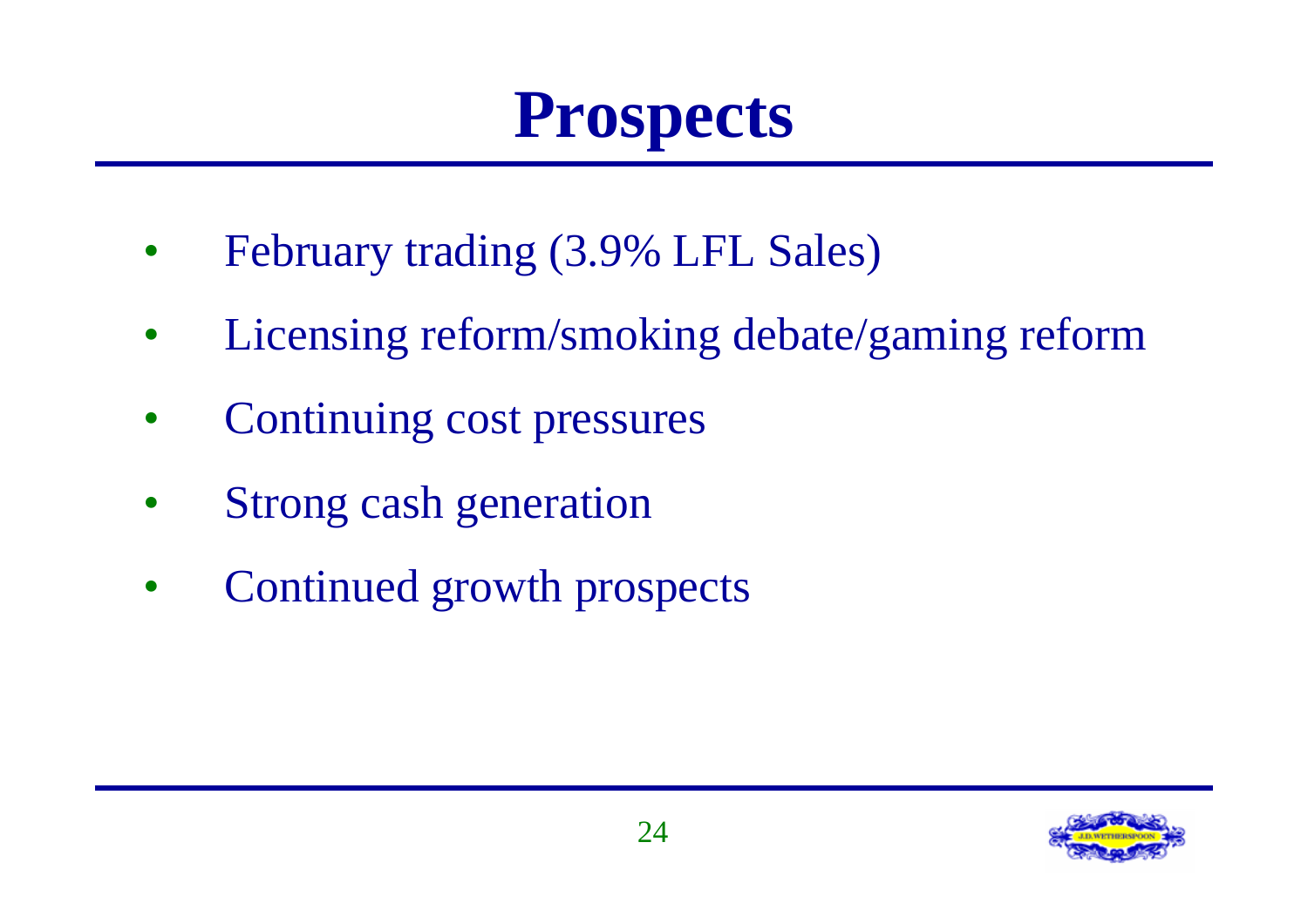## **Appendices**

- A 10 Year Financial Graphs
- B 10 Year Trends
- C Capital Trends
- D ROC/CROCCE/ROE Calculations

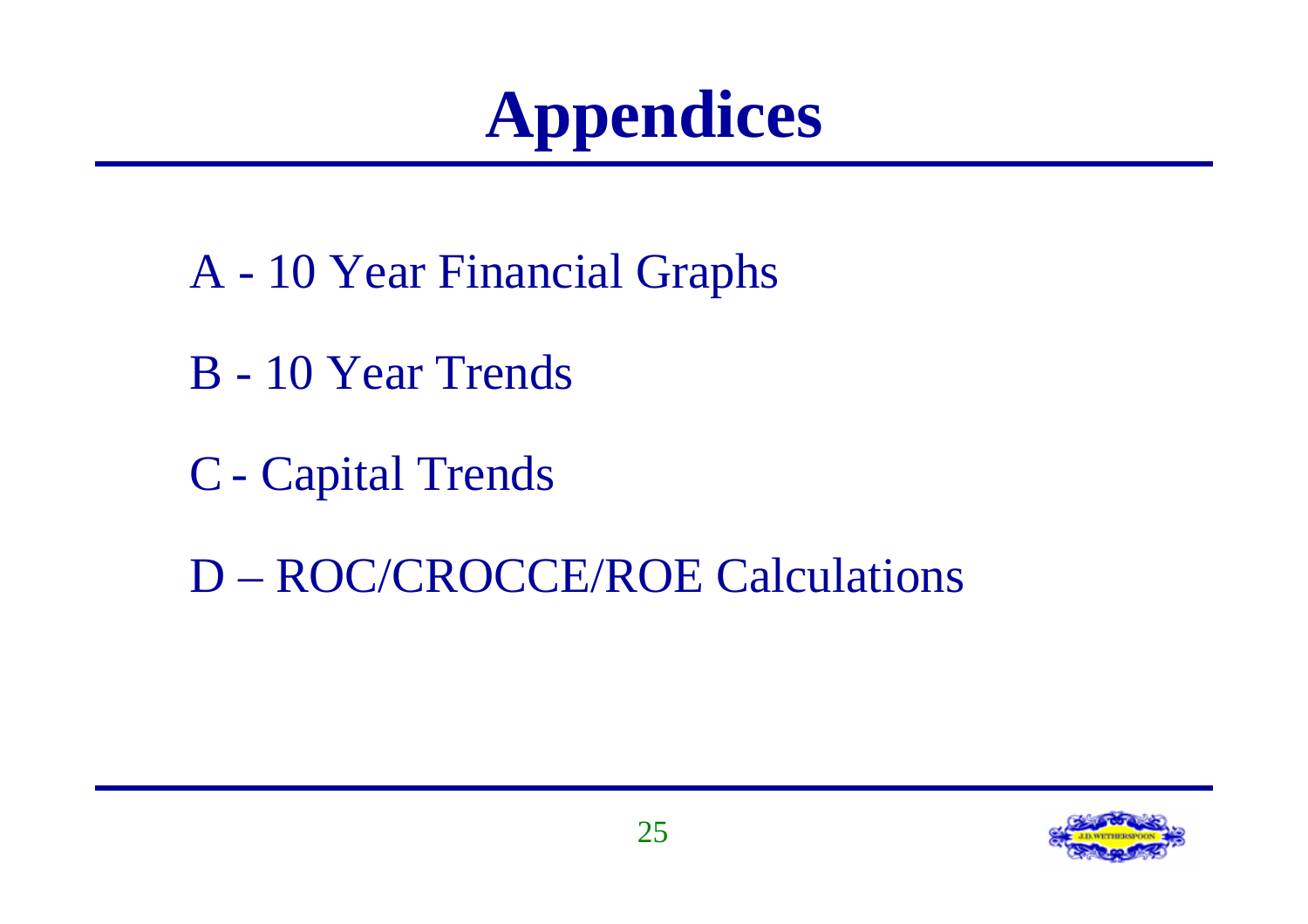#### **10 Year Summary Appendix A**



#### **Average Sales Per Pub Week (including VAT)**



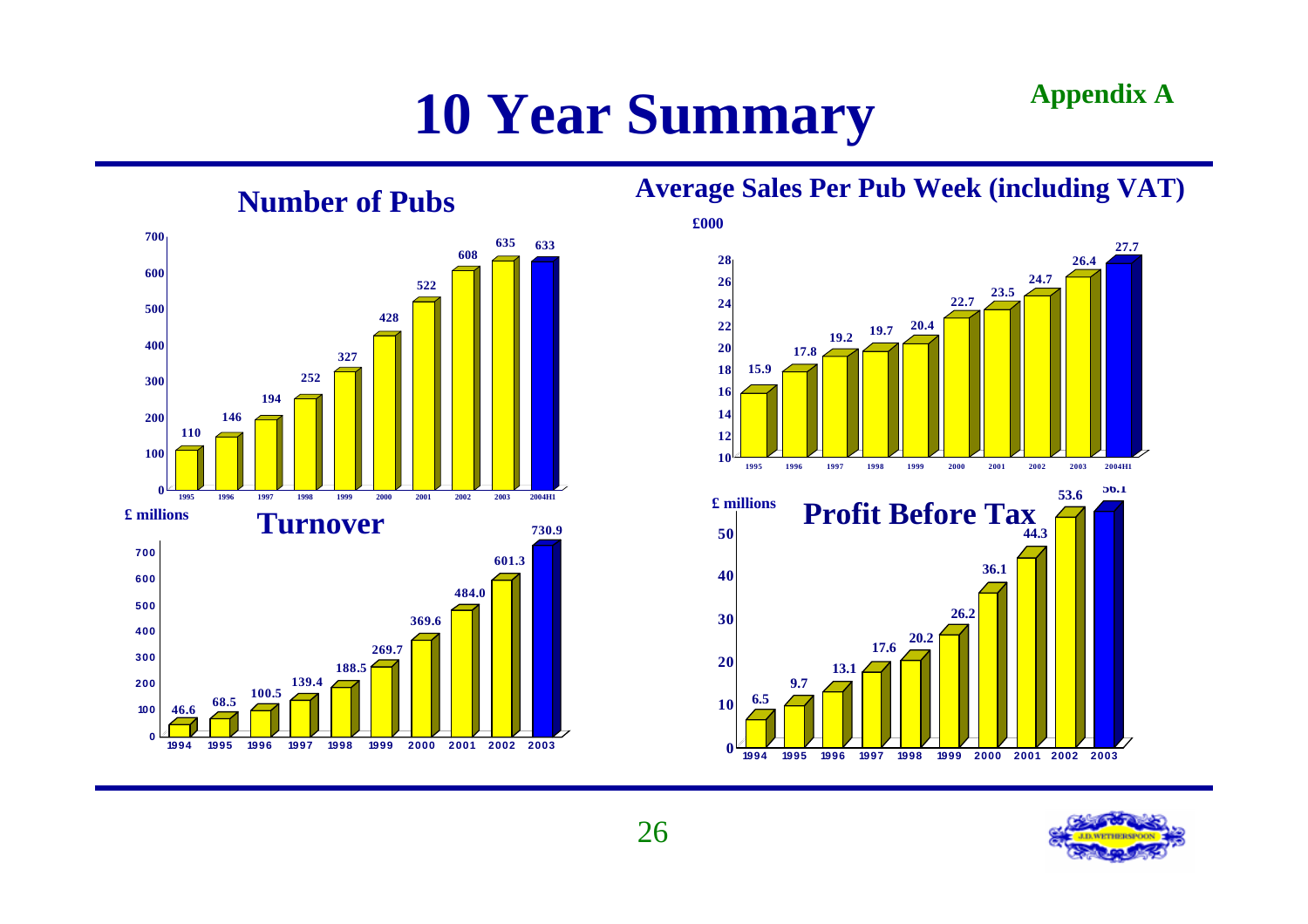#### **JDW - Financial Trends**

|                                         | 1994  | 1995  | 1996  | 1997  | 1998  | 1999  | <b>2000</b> | 2001        | 2002  | 2003  | H1<br>2004  |
|-----------------------------------------|-------|-------|-------|-------|-------|-------|-------------|-------------|-------|-------|-------------|
| Sales per pub $(\text{\pounds}000)$     | 619   | 702   | 786   | 848   | 872   | 904   | 1,004       | 1,040       | 1,093 | 1,169 | 1,225       |
| EBITDA per pub $(\text{\pounds}000)(1)$ | 135.6 | 149.5 | 177.6 | 190.8 | 184.9 | 188.0 |             | 203.8 205.9 | 207.4 | 201.9 | 203.8       |
| Number of pubs                          | 87    | 110   | 146   | 194   | 252   | 327   | 428         | 522         | 608   | 635   | 633         |
| $%$ freeholds $(\%)$                    | 37    | 33    | 35    | 31    | 30    | 21    | 32          | 40          | 42    | 42    | 41          |
| CROCCE <sub>(2)</sub>                   | 14.8  | 15.0  | 17.1  | 14.1  | 15.0  | 15.7  | 15.6        | 15.3        | 13.9  | 13.0  | 12.7        |
| Cash return on equity $(2)$             | 15.8  | 17.5  | 21.7  | 18.3  | 20.8  | 20.9  | 20.3        | 20.1        | 18.8  | 17.1  | <b>16.0</b> |
| Free cash flow per share (pence)        | 4.1   | 7.4   | 11.3  | 14.4  | 13.3  | 20.3  | 24.2        | 29.1        | 33.5  | 39.7  | 43.4 $(3)$  |

(1) Excluding sale & leaseback

(2) See appendix D for calculation

(3) H1 annualised



**Appendix B**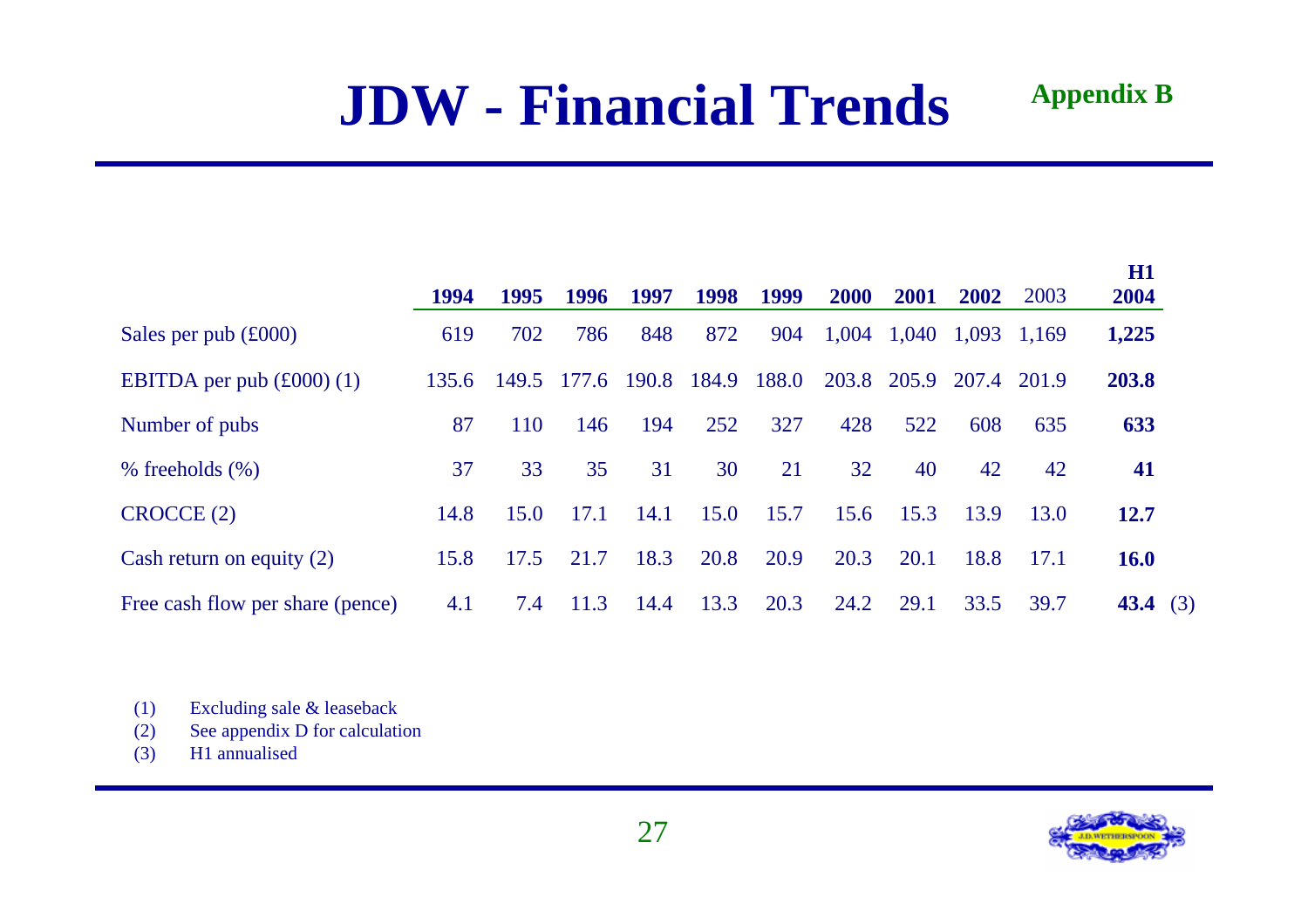### **Capital Trends**

|                                    | 1998   | 1999   | 2000           | 2001   | 2002   | 2003           | H1<br>2004 |
|------------------------------------|--------|--------|----------------|--------|--------|----------------|------------|
| Size $(sq.fit.)$ – openings        | 3,401  | 3,037  | 3,217          | 3,713  | 3,808  | 3,721          | 3,977      |
| Number of openings                 | 68     | 84     | 101            | 94     | 87     | 45             | 8          |
| % which are freehold               | 49     | 58     | 67             | 75     | 53     | 56             | 25         |
| Freehold average cost $(fk)$       | 463    | 427    | 465            | 506    | 597    | 511            | 405        |
| Average development cost $(fk)$    | 965    | 941    | 1,049          | 1,178  | 1,262  | 1,317          | 1,392      |
| Average cost per sq. ft.           | 284    | 310    | 326            | 334    | 331    | 354            | 350        |
| Increase in average cost $(\%)$    | 12     | 9      | $\overline{4}$ | 3      | $-1$   | $\overline{7}$ | $-1$       |
| Population within 2 miles          | 72,000 | 70,000 | 77,000         | 70,000 | 70,000 | 73,000         | 47,000     |
| Pub openings with beer gardens (%) | 42     | 50     | 73             | 62     | 46     | 51             | 25         |

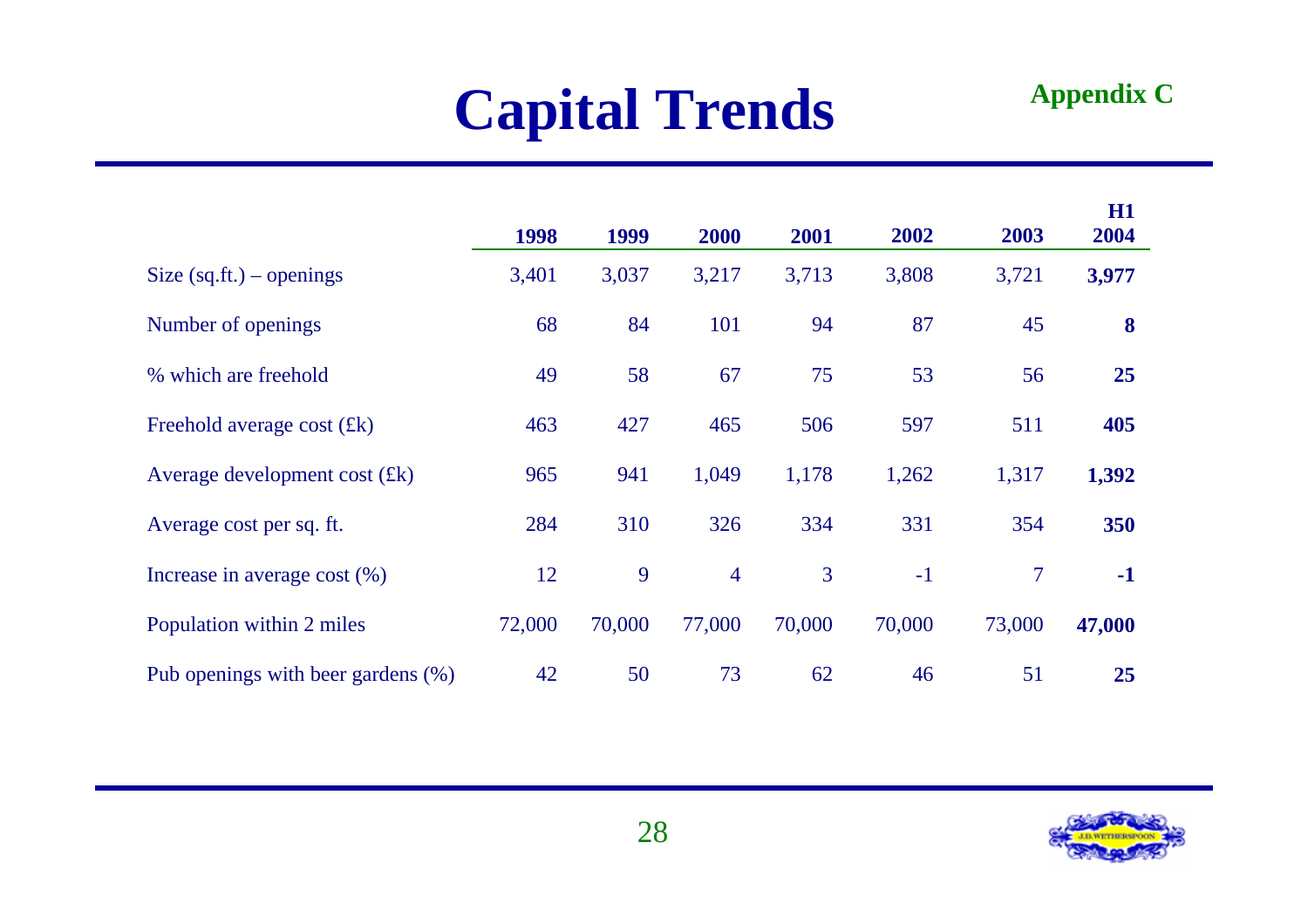# **ROC/CROCCE/ROE**

|                                                           |     | H1                | $\rm H1$ |
|-----------------------------------------------------------|-----|-------------------|----------|
|                                                           |     | 2004              | 2003     |
|                                                           |     | £000              | £000     |
| Profit after tax                                          | (e) | 18,285            | 16,698   |
| Add: interest                                             | (f) | 10,739            | 9,402    |
| Profit pre-interest                                       | (g) | 29,024            | 26,100   |
| Add: deferred tax                                         |     | 2,679             | 3,683    |
| Depreciation                                              |     | 21,887            | 21,308   |
| Cash return                                               | (h) | 53,590            | 51,091   |
|                                                           |     |                   |          |
|                                                           |     | Half 1 Annualised |          |
| • P&L return on capital $[(g)/\text{average}(c)]$         |     | 9.3%              | 8.3%     |
| • CROCCE [(h)/average (d)]                                |     | 12.7%             | 12.4%    |
| • P&L return on equity $[(e)/average(a)]$                 |     | 11.7%             | 10.5%    |
| • Cash return on equity $[(h)-(f)/\text{average}(d)-(b)]$ |     | 16.2%             | 16.2%    |
|                                                           |     |                   |          |



**Appendix D**